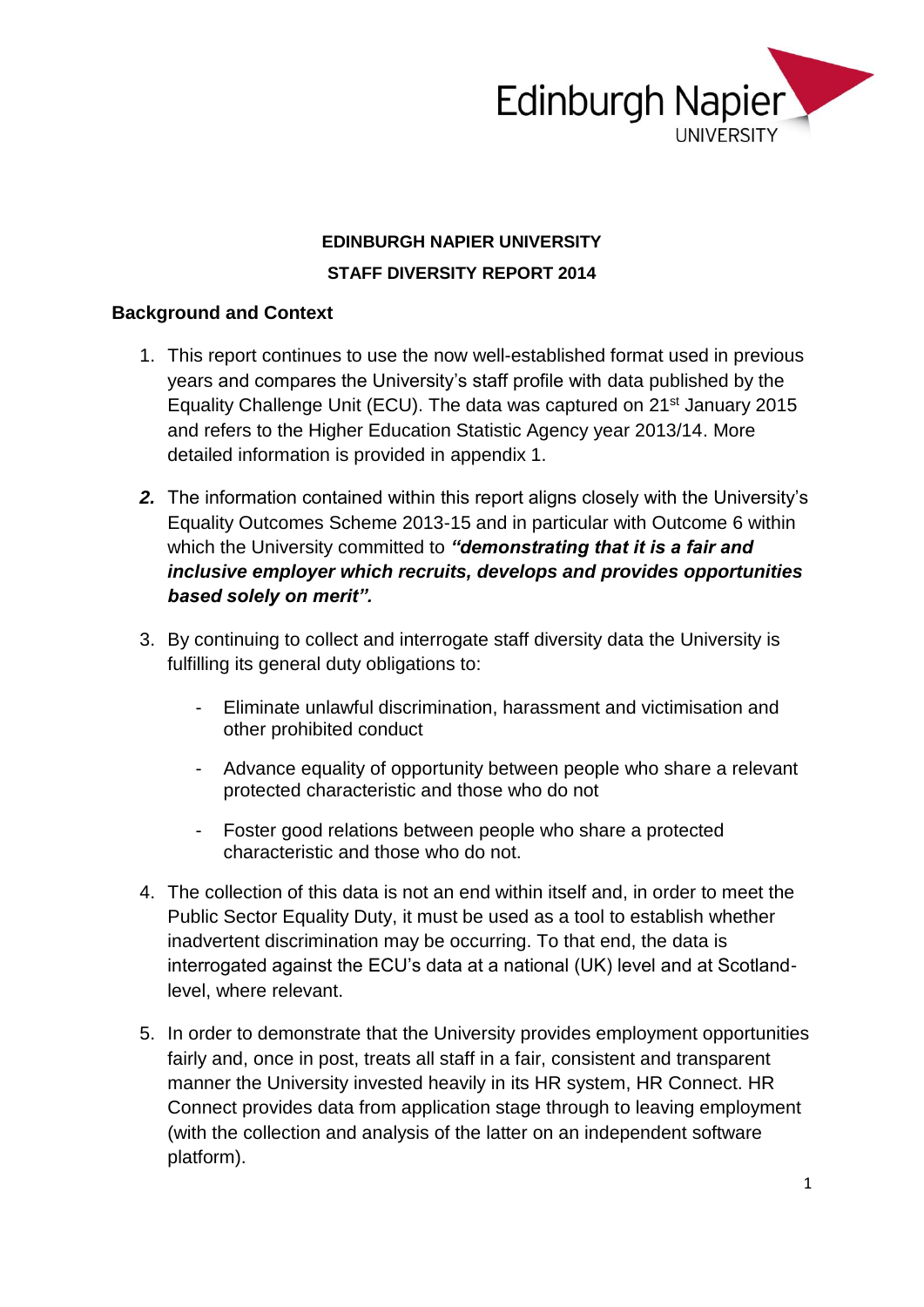6. The data produced by the system, and its predecessor, has in most respects achieved a high level of reliability and, as a result, allows the University to interrogate an increasing amount of 'experiential' information which can "reveal hidden inequalities, including unequal outcomes and areas of segregation"<sup>1</sup>. Having this increasing capability should, in time, provide the University with the evidential base for addressing inequalities where they occur.

### **Alignment to Strategic Objectives/External Policy Driver**

- 7. The information summarised in this report aligns with the University's overall mission statement and in particular with its stated objectives:
	- To be academically excellent
	- To develop confident employable graduates
	- To achieve the highest standards.

### **Summary of the data**

**.** 

Applications for employment

- 8. In 2013/14, the University placed adverts for 201 posts. As in previous years, the posts offered were diverse in nature and the terms on which they were offered. As in previous years associate and casual staff, part-time demonstrators and Ph.D studentships are excluded from the analysis, allowing for meaningful year-on-year comparison.
- 9. Appendix 1 shows that the number of applications for employment (5900) was almost exactly the same as last year (5998) for roughly the same number of posts (188 in 2012/13 and 201in 2013/14).There was however a statistically significant change in the gender make-up of applicants with a 5% increase in male applicants, bringing the gender breakdown of applicants (47% male and 51% female) more in line with the national breakdown of 48.5% male and 51.5% female<sup>2</sup>. Interestingly, this increase has not changed the gender makeup of staff in post as will be seen later.
- 10. The facility to identify the 'diversity outcomes' of each instance of recruitment was identified as a possibility in last year's report and this is now to be

<sup>&</sup>lt;sup>1</sup> The public sector equality duty: Implications for colleges and HEIs, Equality Challenge Unit.

<sup>2</sup> National Records Office, *<http://www.scotlandscensus.gov.uk/ods-web/area.html>*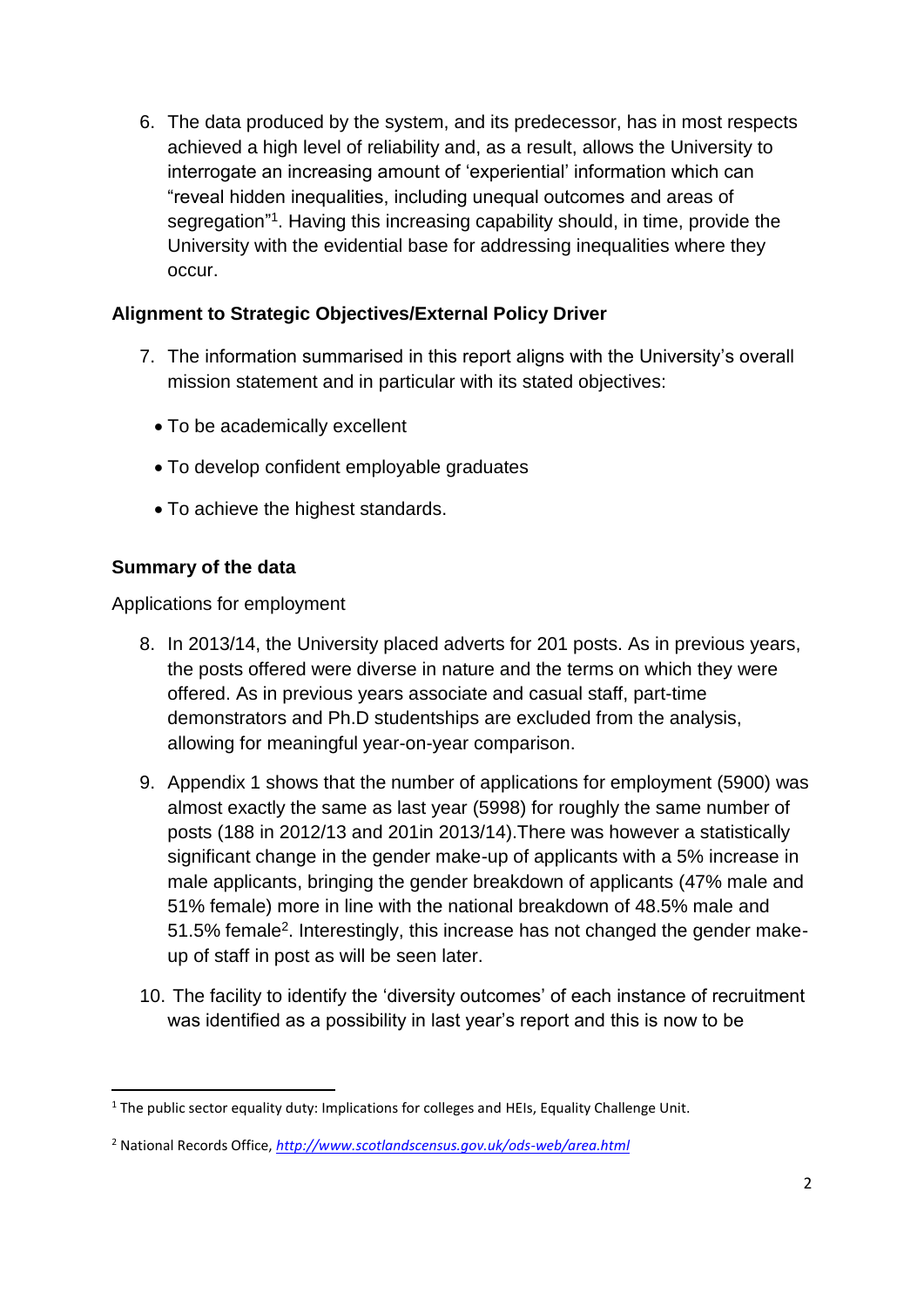actioned in the upgrade of the HR Connect web recruitment project. It is anticipated that this will become 'live' in August 2015.

- 11. As now seems to be a continuing (and positive) trend, once again all applicants completed the disability field with 97% stating that they did not have a disability and 3% stating that they did. This is roughly in line with the national average<sup>3</sup> of 3.9%.
- 12. There has been no percentage change from last year in the numbers of minority ethnic applicants for employment (39%). Non-disclosure has also remained constant at 2%. It is too early to suggest that the application rate for minority ethnic applicants has peaked and, as part of the HR Connect project mentioned above, it is hoped that further refinements to the system will allow the University to assess which posts (or areas generally) receive the most interest.
- 13. It appears from this year's data that a point has been reached where the University can be confident that it has an accurate year-on-year picture of the faith or religious identity of its applicants. The largest 'group' remains those who stated that they had 'no religion or belief' (37%) followed by those who identified as 'Christian' (36%) and 'Muslim' (5%), whereas, according to Scotland's Census 2011, the national figures are 37%, 53% and 1.4%  $respectively<sup>4</sup>.$
- 14. These percentages have remained fairly static for the last three years. Interestingly however, a sharp disparity seems to have appeared this year when compared with staff in post. This may be an anomaly and will be reviewed next year.
- 15. As with religious or faith affiliation, the percentages for sexual orientation have also remained fairly constant. Although caution was advised in last year's report, it now appears that Stonewall, the national charity for lesbian, gay and bisexual (LGB) people, is accepting as 'reasonable' the Government's assumed figure of around 5-7% of the population as being LGB<sup>5</sup>. This being the case, the 5% who declared that they were LGB seems to be representative.

#### New Starts

 $\overline{a}$ <sup>3</sup> Equality Challenge Unit: *Equality in higher education: Statistical report 2014 Part 1: Staff, p78.*

<sup>4</sup> National Records Office, *<http://www.scotlandscensus.gov.uk/ods-web/area.html>*

<sup>5</sup> [http://www.stonewall.org.uk/at\\_home/sexual\\_orientation\\_faqs/2694.asp](http://www.stonewall.org.uk/at_home/sexual_orientation_faqs/2694.asp)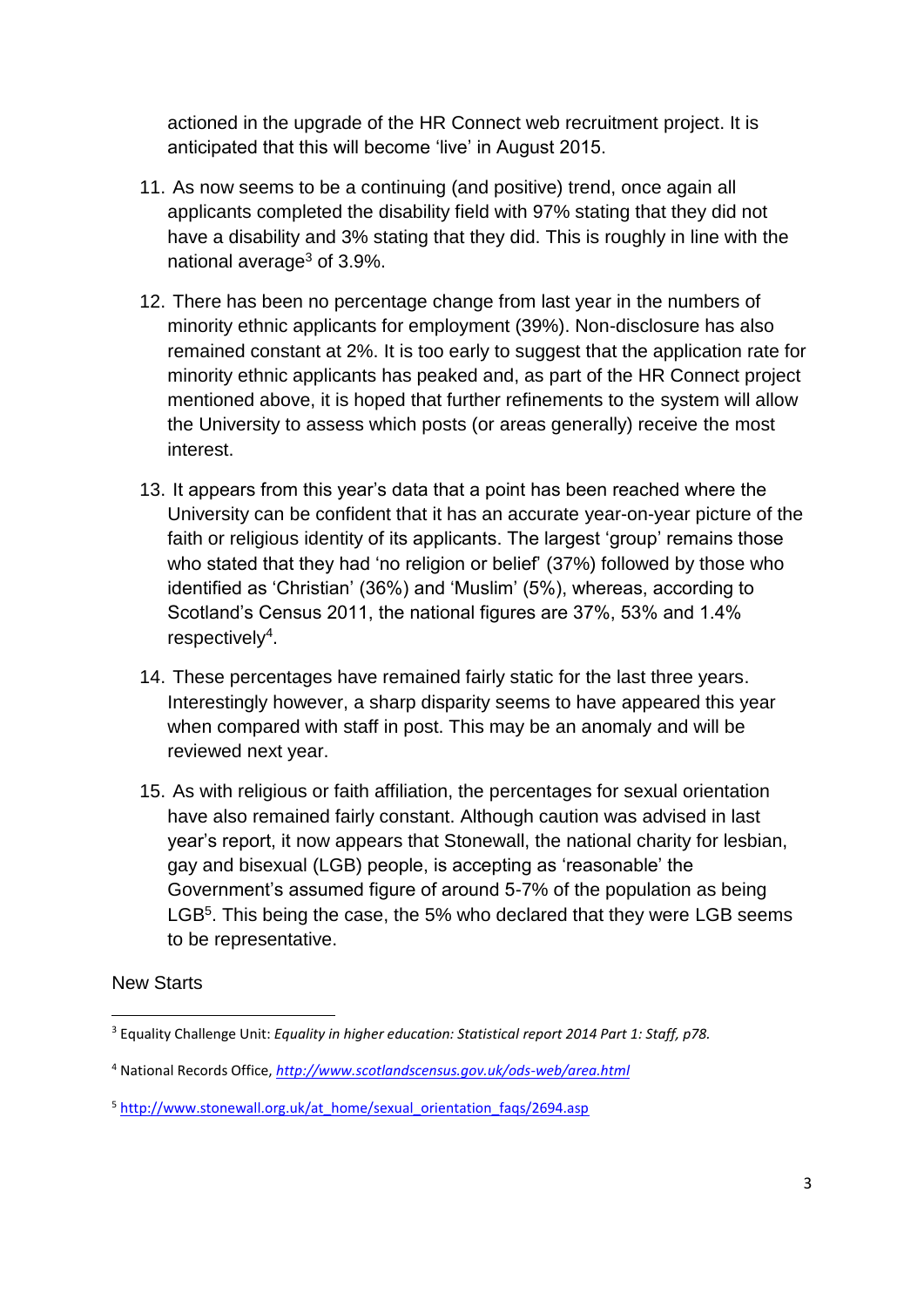- 16. A total of 223 new staff joined the University in 2013/14 and of these 47% were male and 53% female, which is roughly comparable with the percentages for staff in post and therefore continues to maintain the gender status quo.
- 17. Of these, 57 (26%) identified as minority ethnic, 156 (70%) as White and the remainder (10) are not known. As was the case last year, there is a significant percentage reduction for minority ethnic groups from application to securing employment. However, as was advised last year, this is a relatively small sample and therefore easily skewed. It remains the case that the University has maintained its solid ethnic-diversity base.
- 18.187 (84%) new staff stated they did not have a disability, 23 declared that they had and the remaining 13 did not complete the field. As in previous years, it is difficult to draw any conclusions from such a small sample.
- 19. 193 (87%) new staff identified as heterosexual, 10 (4%) as lesbian/gay/bisexual and the remainder 20 (9%) declined to complete the field. It is reasonable to assume from these percentages that they are a fairly accurate representation as they correlate very closely with the much larger sample described above.

#### Staff in post

- 20.The total number of staff rose, up from last year's figure of 1695 to 1776. Of these, 46% are in 'academic' posts and 54% in Professional Services posts. In the HE sector nationally, there has been a steady year-on-year decrease in the ratio of academic to professional services/support staff. From a 44:56 ratio of academics to professional services staff in 2003/4, the figure is approaching near parity with the latest ratio being 48.5 to 51.5. This means that the University's ratio is above the national average<sup>6</sup>.
- 21. Whilst there has been an overall increase in staff numbers, the gender percentages have remained the same as last year. As previously reported, the proportion of males to females has remained stable since the first Staff Diversity Reports were produced in 2007/8. At an UK and Scotland level, the gap in female to male representation has widened considerably when taken over a longer time period (from 4.8% to 7.8% in favour of female staff)<sup>7</sup>.
- 22. Female staff on grades 2 to 4 continue to outnumber male staff with 369 (64%) females in these lower grades compared to 205 (36%) of males. There

 $<sup>7</sup>$  Ibid, p216.</sup>

<sup>6</sup> Equality Challenge Unit: *Equality in higher education: Statistical report 2014 Part 1: Staff, p27*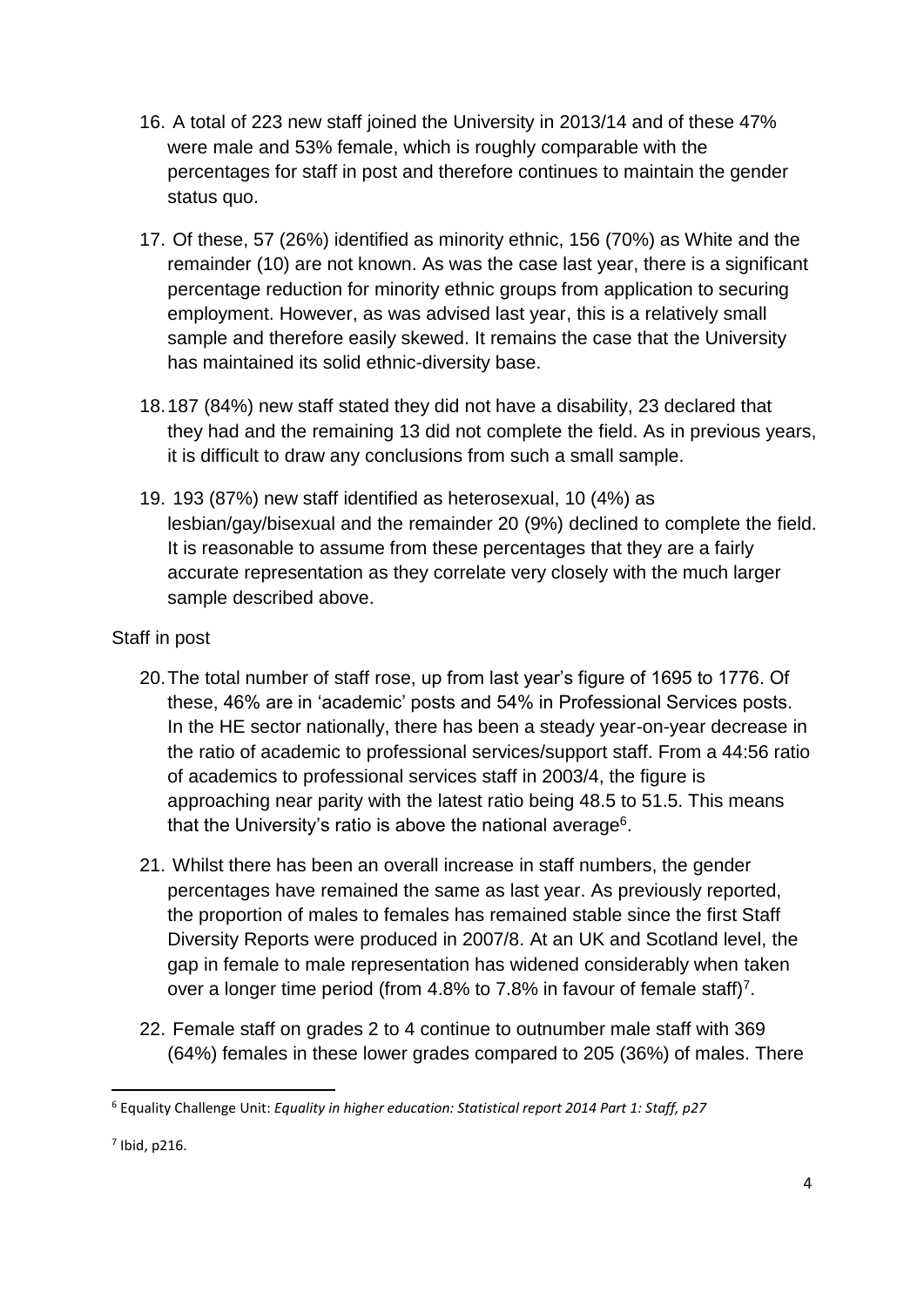appears to be some fluctuation in these percentages year-on-year (the figure for last year was 59% female and 63% female the year before) and it is unclear why this is the case.

- 23. There has been a small movement away from the near-parity reported last year at grades 5-6. Female staff now comprise a small minority with 484 (51.5%) at these grades compared to 455 (48.5%) male staff. At grades 7 and above, male staff (155 or 59%) continue to outnumber female staff (108 or 41%). Both sets of figures are relatively small and to be treated with caution.
- 24. It is still not possible to make a direct comparison with ECU salary data due to the different pay structures (and made even more unlikely to be so in the future because the data is not disaggregated by country). Issues and proposed solutions for 'vertical gender segregation' are currently being addressed through a number of national initiatives, prominent amongst which is the Athena SWAN Charter Mark (the University is awaiting a decision on its submission).
- 25. A new Equal Pay Audit is planned for later this year which should provide further evidence of no fundamental equal pay issues as most of the recommendations emanating from the 2013 Audit have been actioned.
- 26. 58% of all male academics (262) work a full-time pattern and 42% (186) parttime. 49% of female academics (185) also work a full-time pattern and 51% part-time (190). This is in marked contrast to male Professional Services staff where full-time working is 87% (319) and just 13% for part-time working (48). Among female Professional Services staff the proportions are less stark with 60% on a full-time pattern (351) and 40% working part-time (235). The overall picture is consistent with ECU's data although the percentages differ $8$ .
- 27. There has been considerable debate within the HE sector about the perceived increased use of fixed term contracts as an equality-related issue (the contention being that fixed-term contracts are disproportionately awarded to female staff). This data is included in this report and will be monitored annually. There were 206 fixed term staff in January 2015 and of these 66 were male and 140 female. The majority of staff on fixed term contracts were Professional Services female staff followed by Professional Services male staff.
- 28.There were 19 female and 23 male academic staff on fixed term contracts. These numbers are too small to make a meaningful comparison with ECU

<sup>8</sup> Ibid, p.215.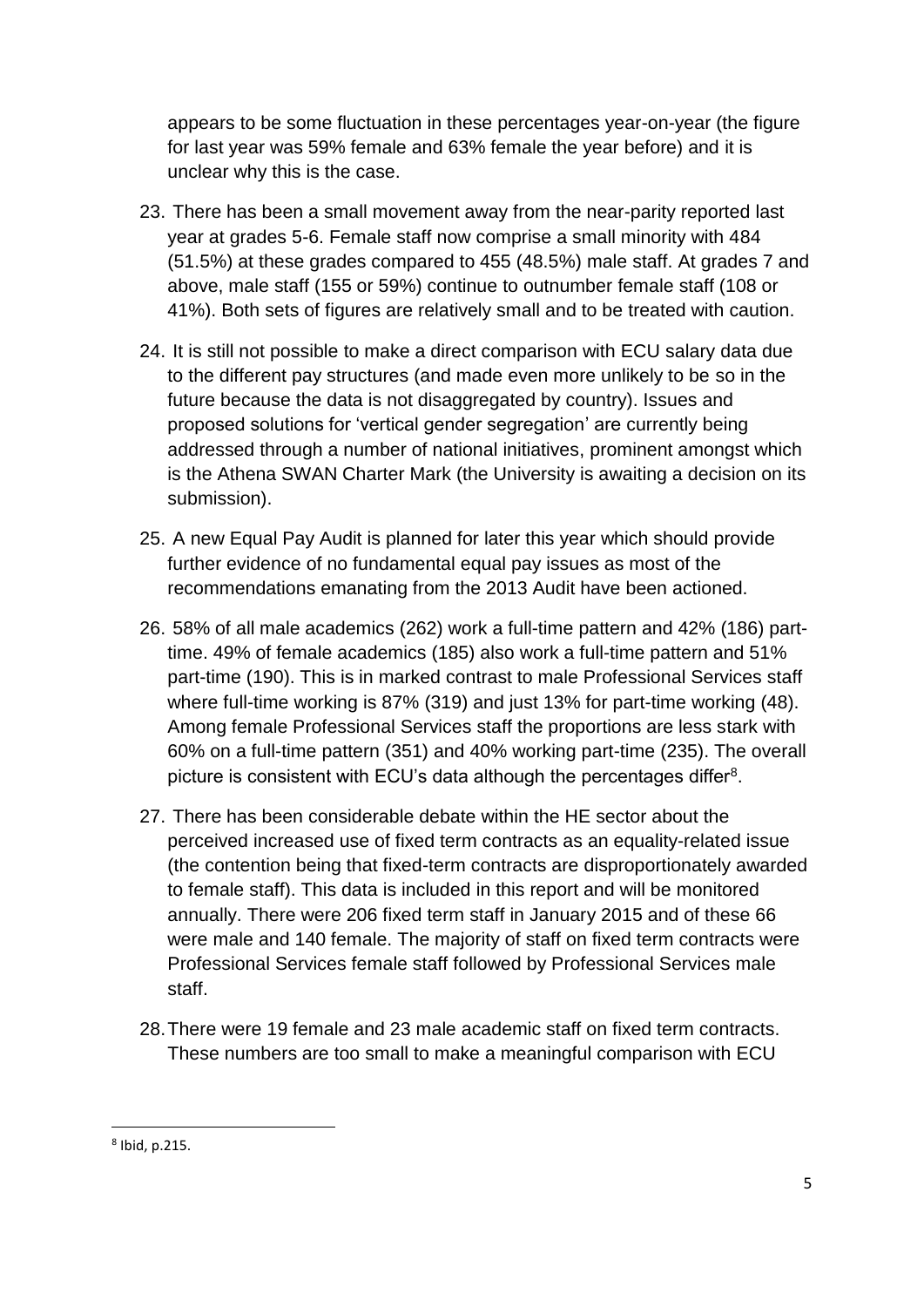data<sup>9</sup> which reports that more male staff secure permanent full-time contracts than their female counterparts.

- 29. Between 2007/8 and 2009/10, the numbers of staff who identified as minority ethnic hovered around 5% to 6% and numbered on average 95 staff. There has since been a significant increase from 15% (248) in 2010/11 to the present 23% (410). Some of this increase is most likely explained by the introduction of HR Connect and its ability to more accurately record and report data. Human Resources staff have also actively encouraged staff to complete all the personal sensitive data fields providing for two consecutive years of complete data.
- 30.It is also fair to state that this would not explain all the increase and at least some has been played by the general increase in societal ethnic diversity. The two largest groups of minority ethnic staff within the University identified as 'White Other' and 'White Irish', accounting for nearly 50% of the total (203).
- 31. This increased ethnic diversity is in line with the sector as a whole and the University's 100% declaration rate is above the sector average of 95% (in Scottish institutions it is slightly more at 96.9%). Overall, there are more minority ethnic female staff employed by the University than males (13% of all staff), while male minority ethnic staff comprise 10% of all staff.
- 32.It is now worth considering whether the University should publish more detailed ethnicity and nationality information which, in the past, it decided against doing for data protection purposes. This would provide for more detailed analysis against ECU data which separates out minority ethnic UK nationals from non-UK nationals<sup>10</sup>.
- 33. The percentage of staff declaring a disability has remained steady at 5% (99 staff) as has the non-declaration rate (10%). Declaration rates are higher than the sector average (3.9%) and higher still when compared to Scottish institutions (3.4%). Of these staff, 69% worked at grades 2 to 5 and the rest at grade 5 or above. Applicants for employment and staff in post continue to benefit from a range of additional entitlements (such as the Guaranteed Interview Scheme for disabled applicants).
- 34. The University's age profile has remained fairly constant since 2010/11 with the most noteworthy observation being that the 65+ group has continued to grow reflecting a growing inclination for staff to work beyond the former

<sup>9</sup> Ibid, p.222.

 $10$  Ibid, p.126.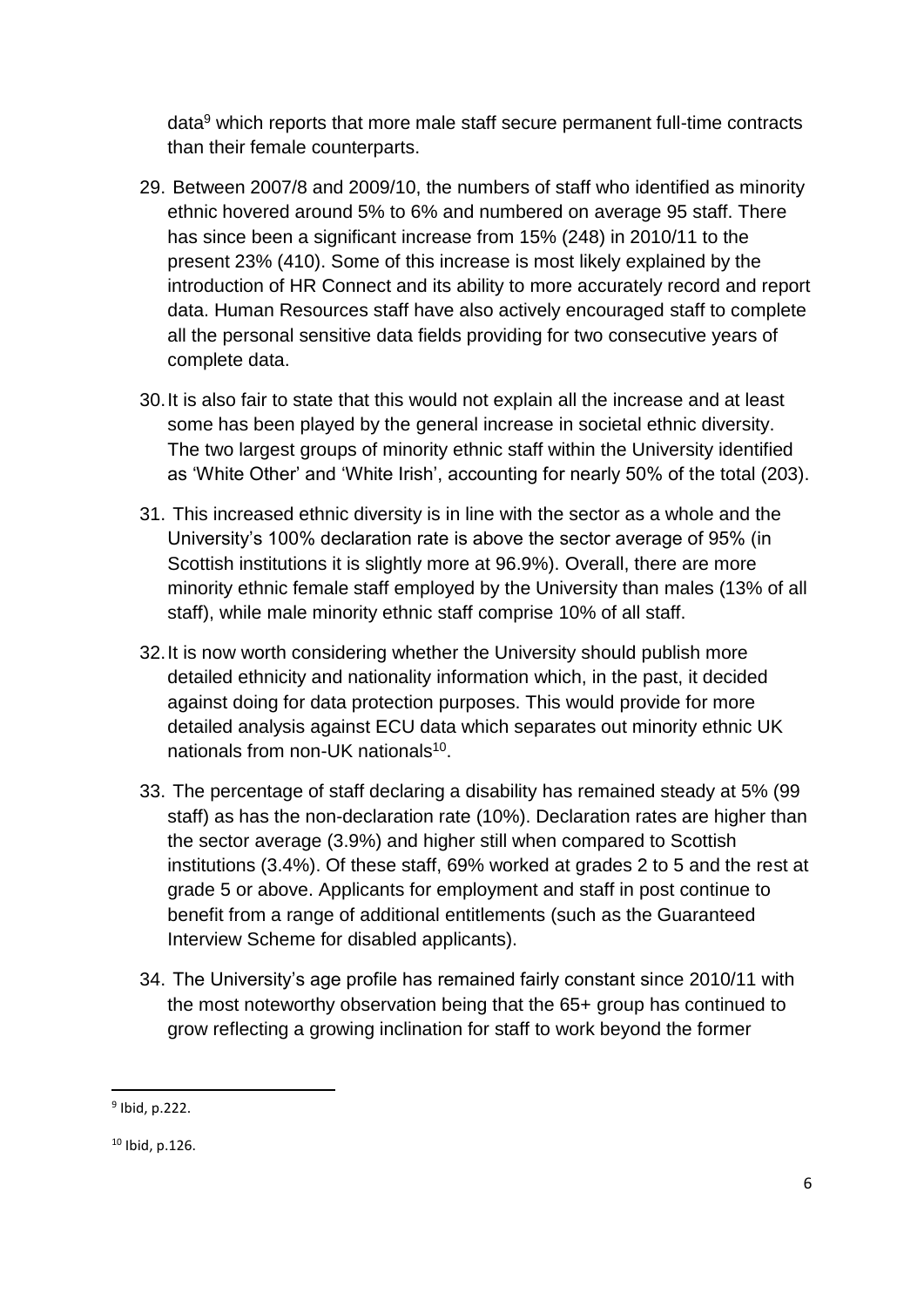Default Retirement Age. The national sector average for this category of staff is 1.5%<sup>11</sup> and the University's stands at 3%.

- 35. The rate of completion within the Religion or Belief categories is around 48% with the largest single group claiming to not identify with any religion or belief (28%), which is far greater than the national figure of 7.5% quoted by  $ECU^{12}$ . However, it needs to be borne in mind that just 28% provided information to ECU. The largest single faith group within the University identified as 'Christian' (20%) which is far less than last year's figure of 42%. Given that there appears to be unusually large swings in this data from last year's it is perhaps wise not to read too much into them and await figures for next and subsequent years.
- 36. The ratios for sexual orientation minorities (lesbian, gay and bisexual) are roughly comparable at both application and staff in post stages. There is however a stark contrast between heterosexual applicants (89%) and heterosexual staff in post (46%) suggesting an ongoing reluctance to complete the field once in post. ECU's data for this protected characteristic group is limited by the number of institutions which did not return any data (62% nationally) as returning sexual orientation data was voluntary. Even where data was returned it is of little value for comparative purposes as 74% of staff nationally left the field blank.

ECU's development of 'multiple identities' and other protected characteristics data

- 37. ECU have begun to report on staff with 'multiple identities' and at present the data is limited to age and disability, age and ethnicity, age and gender, disability and ethnicity, disability and gender and, finally, ethnicity and gender. ECU has also begun to analyse data from other protected characteristics such as gender identity, religion and belief and sexual orientation.
- 38.The University has analysed, or has the capacity to analyse, most of the categories above and Committee could consider which of the above it may find most helpful. It may however be some time before both the University's and ECU's data reaches the levels of completion secured in the areas of gender, race and disability.

Leavers and the Exit Questionnaire

39.A total of 187 staff left the University of which 89 (48%) were male and 98 (52%) female. More male minority ethnic staff (27%) left than female (18%)

 $11$  Ibid, p.42.

<sup>12</sup> Ibid, p.289.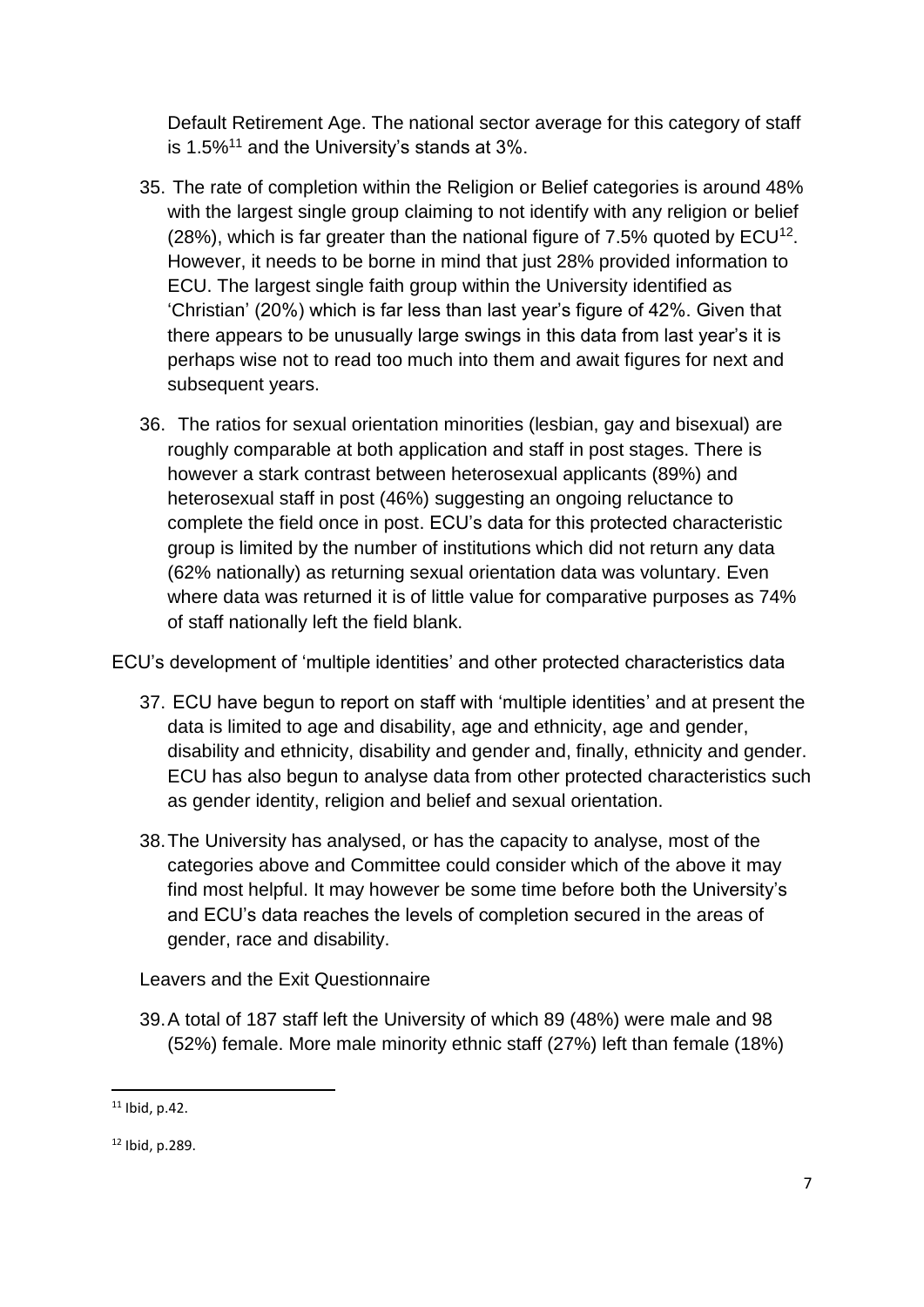and around 9% of the total number of leavers had previously declared a disability. Although this figure is higher than the disability declaration rate for the University it should be treated with caution as the numbers of actual leavers is comparatively small (17).

- 40. The number of staff who left and completed the online Exit Questionnaire increased from 72 to 118. This is a very healthy increase in completion rates and, of those who completed, the questionnaire, 74 (63%) were female and 42 (36%) male (2 left this field blank). Importantly, the rate of completion of sensitive personal data was very high (95% +) within each of the fields (sex, ethnic origin, age, relationship status, sexual orientation, religion and belief and disability).
- 41. When asked to rate their satisfaction with key aspects of their experience, in all but one measure (Career Development/Promotion Prospects), respondents rated the University favourably. The questionnaire also afforded leavers an opportunity to leave free text messages but these are not reproduced in this report as many named staff still employed by the University. The responses will however be analysed.
- 42. The majority of leavers (81%) identified as White (British/Scottish/English) and 16 used the free text box to input an ethnicity not listed in the drop-down menu. This means that around 17% of leavers were from a minority ethnic background.
- 43. The greatest number of leavers (65) left Professional Services posts and 31 left academic roles (the category 'Other' has been changed to more accurately reflect the ones used by HR Connect). Student and Academic Services leavers (22) provided the greatest numbers who left feedback followed by Property and Facilities and the Faculty of Health, Life and Social Sciences (12 each).
- 44.The majority of leavers (79) had 10 or less years of service and stated they would work for the University again (60). While many cited positive reasons for leaving (such as leaving because they had secured more senior posts) a worrying proportion cited reasons such as a lack of job satisfaction (16), stress/workload (5) and working relationships with either line manager (5) or colleagues (4). Taken together, these 'negative' reasons for leaving account for 30 or 25% of respondents.

#### **Conclusions**

45. As stated above, the collection and interrogation of this data is not an end in itself and the Public Sector Equality Duty requires the University to take action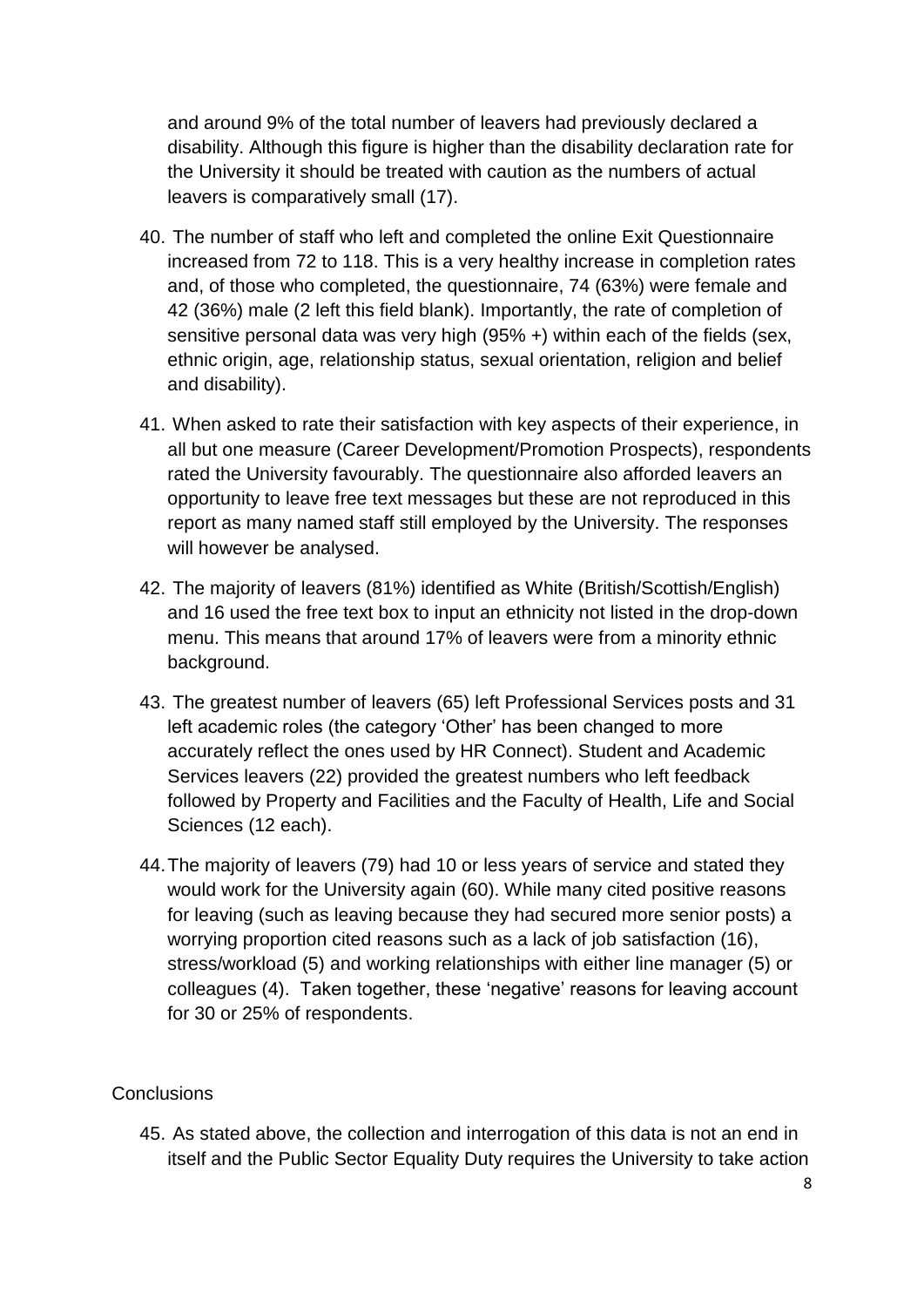where barriers are identified. Comparisons with ECU data provide the University with a useful sectoral comparator and it is also possible to use Census 2011 as another source of helpful data. When compared with census data, the University's staff profile hints at being representative in some key respects and anomalous in others (Census 2011 did not seek information on all of the protected characteristic groups the University has historically reported on).

- 46. As a tentative approach to looking at the 'bigger picture' comparing the University's data with both ECU and Census 2011 has limited value at present. It shows that, for example, applications and staff in post by gender are roughly comparable with Scotland's population but that the University has much more ethnic diversity than Scotland as a whole (or even with Edinburgh's 8% figure).
- 47. The planned improvements to HR Connect data (where data within the system is unavailable or not directly comparable) should over time improve the University's bigger picture' capability and progress updates awill be published at the appropriate times.

#### Equality Considerations

48.This paper is intended to meet the University's statutory obligations by providing comparative data for the purposes of specific duty obligations and the action taken by the University to support its general duty obligations. An Equality Impact Assessment is not therefore necessary.

> Mohammed Hameed Diversity Partner 25<sup>th</sup> February 2015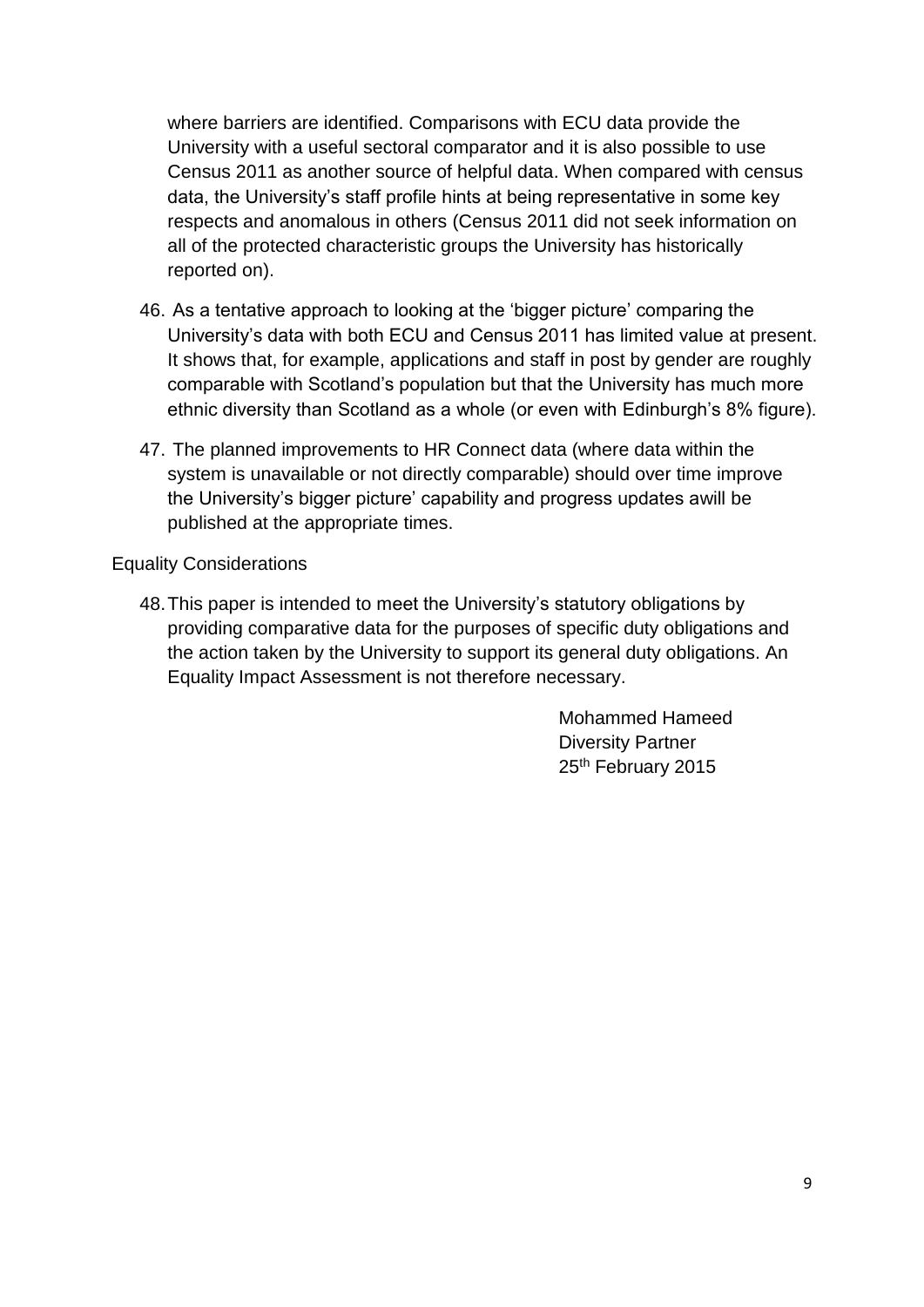

# Appendix 1

# **Applications for Employment**

| <b>Sex</b>   | 2008/09    | 2009/10    | 2010/11   | 2011/12    | 2012/13    | 2013/14    |
|--------------|------------|------------|-----------|------------|------------|------------|
| Male         | 1487 (37%) | 1269 (29%) | 893 (48%) | 2029 (41%) | 2507 (42%) | 2760 (47%) |
| Female       | 2272 (57%) | 1815 (42%) | 954 (51%) | 2852 (57%) | 3342 (56%) | 2996 (51%) |
| Not stated   | 248 (6%)   | 1257 (29%) | 25 (1%)   | 66 (1%)    | 149 (2%)   | 144 (2%)   |
| <b>Total</b> | 4007       | 4341       | 1872      | 4961       | 5998       | 5900       |

| <b>Disability Status</b> | 2008/09    | 2009/10    | 2010/11    | 2011/12    | 2012/13    | 2013/14    |
|--------------------------|------------|------------|------------|------------|------------|------------|
| No Disability            | 3695 (92%) | 3092 (71%) | 1828 (98%) | 4828 (97%) | 5837 (97%) | 5713 (97%) |
| <b>Disability</b>        | 102 (3%)   | 76(2%)     | 44 (2%)    | 133 (3%)   | 161 (3%)   | 187 (3%)   |
| Not stated               | 210 (5%)   | 1173 (27%) | $0(0\%)$   | $0(0\%)$   | $0(0\%)$   | $0(0)\%$   |
| <b>Total</b>             | 4007       | 4341       | 1872       | 4961       | 5998       | 5900       |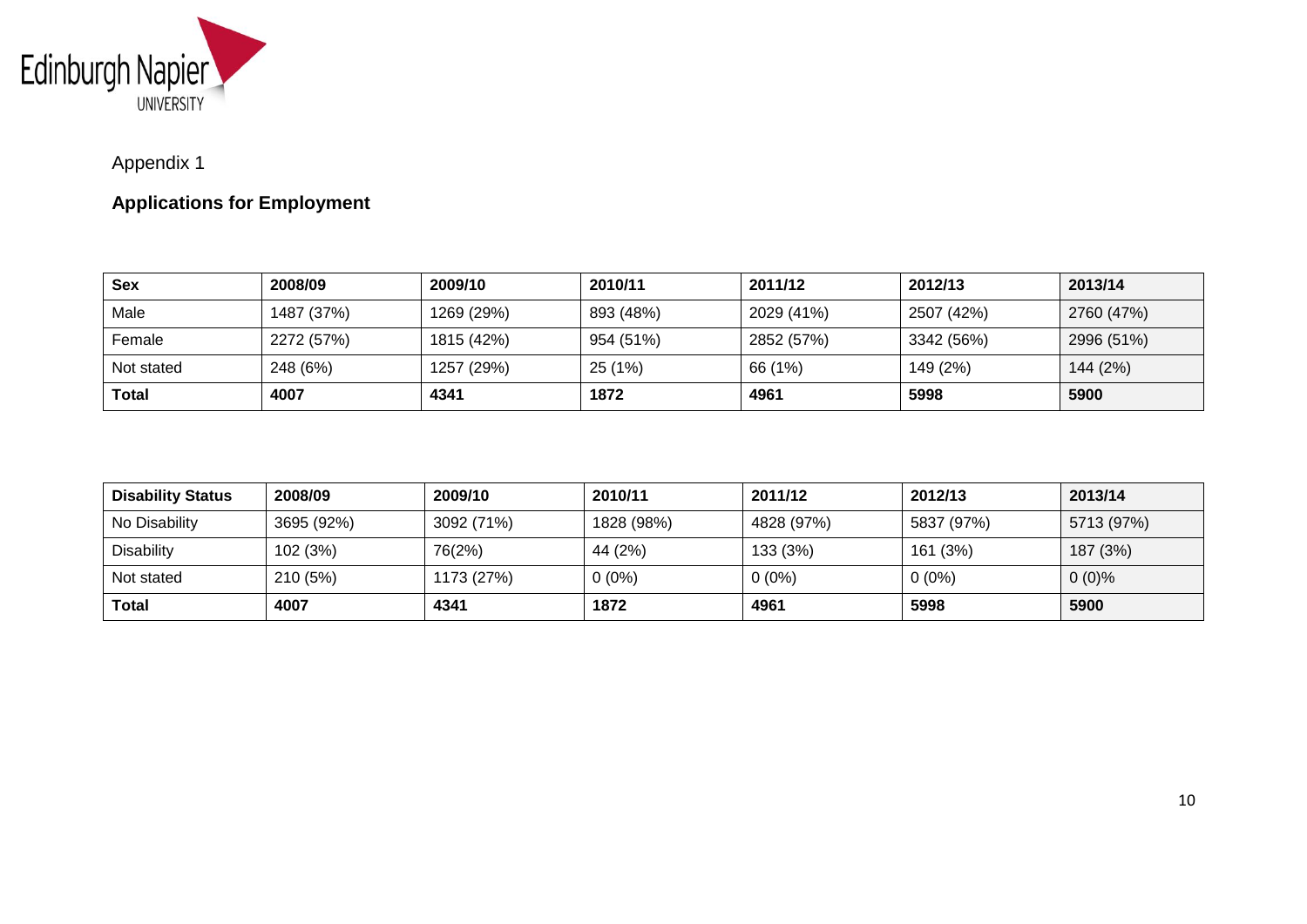| <b>Ethnic Origin</b>   | 2008/9     | 2009/10    | 2010/11    | 2011/12    | 2012/13    | 2013/14    |
|------------------------|------------|------------|------------|------------|------------|------------|
| <b>Minority Ethnic</b> | 1165 (29%) | 1251 (29%) | 680 (36%)  | 1671 (34%) | 2322 (39%) | 2308 (39%) |
| <b>White British</b>   | 2508 (63%) | 1832 (42%) | 1169 (63%) | 3241 (65%) | 3548 (59%) | 3464 (59%) |
| Not Stated             | 334 (8%)   | I258 (29%) | 23(1%)     | 49 (1%)    | 128 (2%)   | 128 (2%)   |
| <b>Total</b>           | 4007       | 4341       | 1872       | 4961       | 5998       | 5900       |

| <b>Religion or Belief</b> | 2011/12    | $\overline{2012/13}$ | 2013/14    |
|---------------------------|------------|----------------------|------------|
| <b>Buddhist</b>           | 50 (1%)    | 58 (1%)              | 63 (1%)    |
| Christian                 | 1833 (37%) | 2180 (36%)           | 2109 (36%) |
| Hindu                     | 126 (2%)   | 157 (3%)             | 149 (3%)   |
| Jewish                    | $15$ (<1%) | $21 (< 1\%)$         | 12(0%)     |
| Muslim                    | 182 (4%)   | 256 (4%)             | 284 (5%)   |
| Sikh                      | $9$ (<1%)  | $19 (=1%)$           | 7(0%)      |
| Other                     | 211 (4%)   | 236(4%)              | 201 (3%)   |
| No religion or belief     | 2384 (48%) | 2800 (47%)           | 2841 (48%) |
| Not known                 | 151(3%)    | 271 (4%)             | 234 (4%)   |
| <b>Total</b>              | 4961       | 5998                 | 5900       |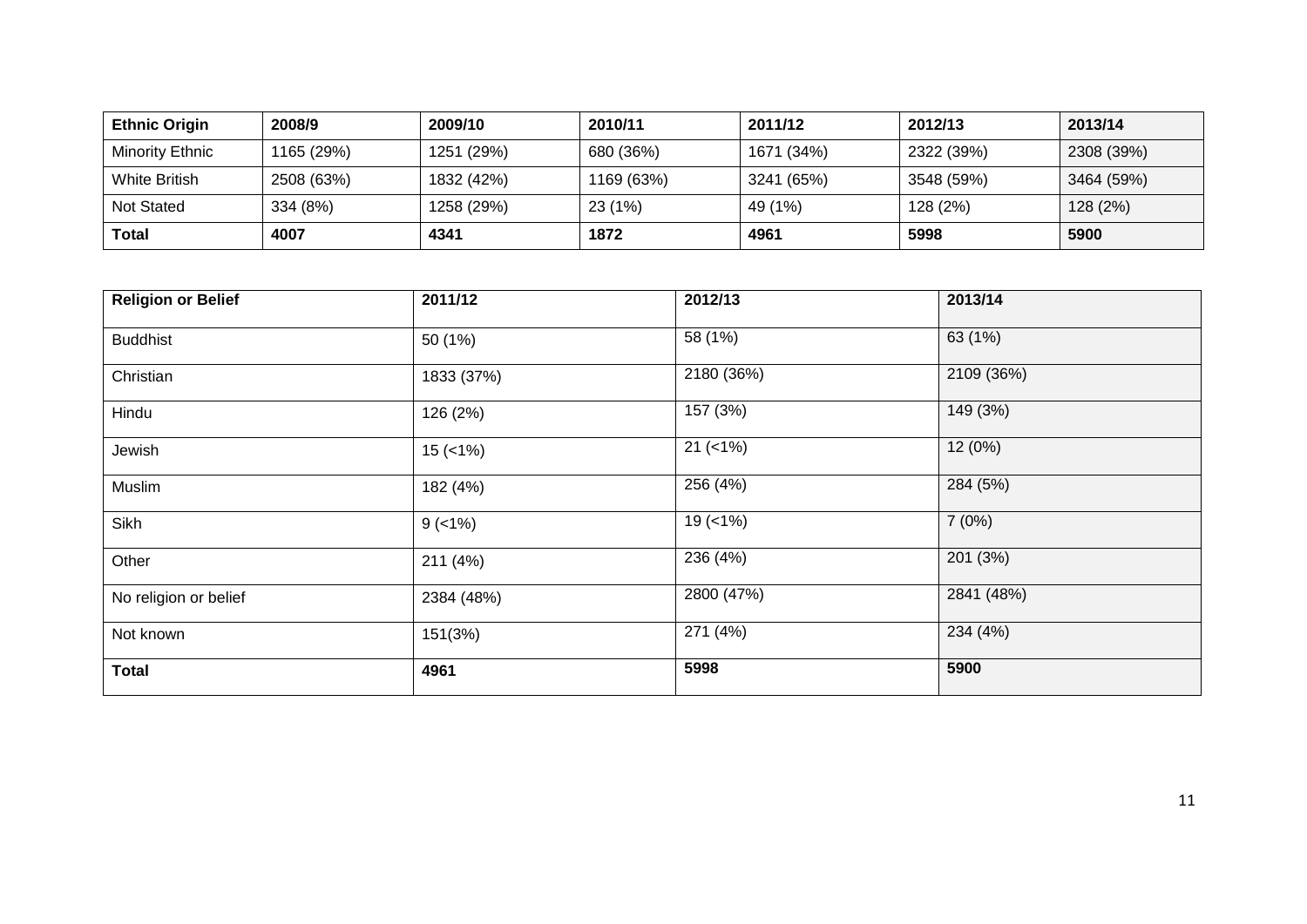| <b>Sexual Orientation</b> | 2011/12      | 2012/13    | 2013/14    |
|---------------------------|--------------|------------|------------|
| Bisexual                  | 74 (1.5%)    | 118 (2%)   | 101 (2%)   |
| Gay                       | 106 (2%)     | 87 (1%)    | 120 (2%)   |
| Heterosexual              | 4534 (91.5%) | 5367 (90%) | 5280 (89%) |
| Lesbian                   | 57 (1%)      | 53 (1%)    | 62 (1%)    |
| Not known                 | 190 (4%)     | 373 (6%)   | 337 (6%)   |
| <b>Total</b>              | 4961         | 5998       | 5900       |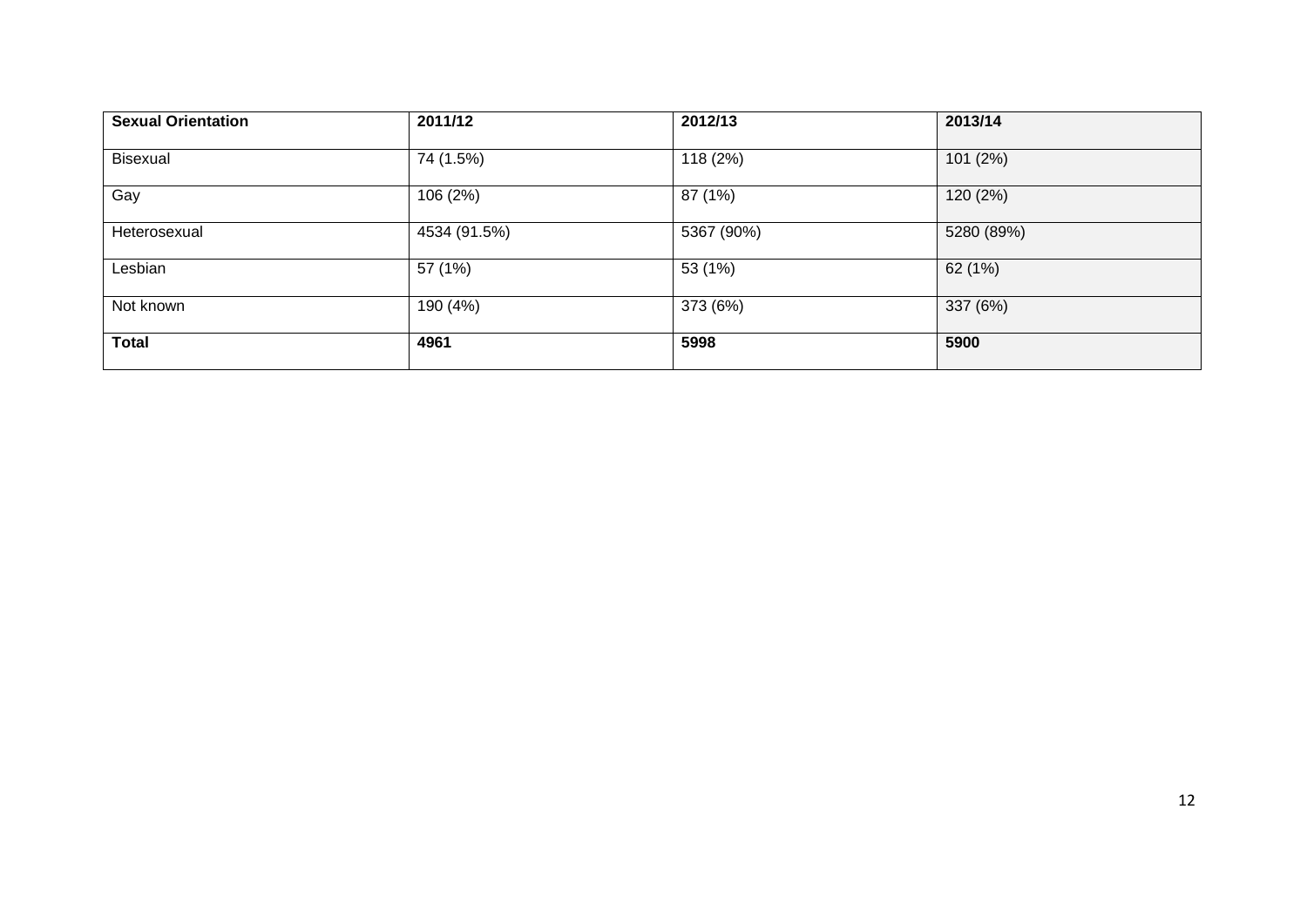#### New Staff by Ethnic Origin and Sex

| Ethnicity                             | Male    |         |         | Female    |                |         |         |           |
|---------------------------------------|---------|---------|---------|-----------|----------------|---------|---------|-----------|
|                                       | 2010/11 | 2011/12 | 2012/13 | 2013/14   | 2010/11        | 2011/12 | 2012/13 | 2013/14   |
| White<br>British/Scottish/<br>English | 35      | 71      | 62      | 78 (35%)  | 34             | 92      | 83      | 78 (35%)  |
| Minority Ethnic                       | 24      | 37      | 28      | 22 (10%)  | 10             | 34      | 35      | 35 (16%)  |
| Not Known/Not<br>Stated               | 6       | 16      | 8       | $5(-1)$   | $\overline{4}$ | 16      | 6       | 5(1%)     |
| Total                                 | 65      | 124     | 98      | 105 (47%) | 48             | 142     | 124     | 118 (53%) |

*Percentages are of the total number of new staff*

#### New Staff by Disability Status

|                                  | Male           |         |         | Female    |         |         |         |           |
|----------------------------------|----------------|---------|---------|-----------|---------|---------|---------|-----------|
|                                  | 2010/11        | 2011/12 | 2012/13 | 2013/14   | 2010/11 | 2011/12 | 2012/13 | 2013/14   |
| Declared<br><b>Disability</b>    | $\overline{2}$ | 9       | 10      | 12 (5%)   | 4       | 10      | ⇁       | 11(5%)    |
| No Declared<br><b>Disability</b> | 53             | 83      | 80      | 88 (39%)  | 34      | 100     | 110     | 99 (44%)  |
| Not Known/Not<br>Stated          | 8              | 32      | 8       | 5(1)      | 12      | 32      | ⇁       | $8(-1%)$  |
| Total                            | 63             | 124     | 98      | 105 (47%) | 50      | 142     | 124     | 118 (53%) |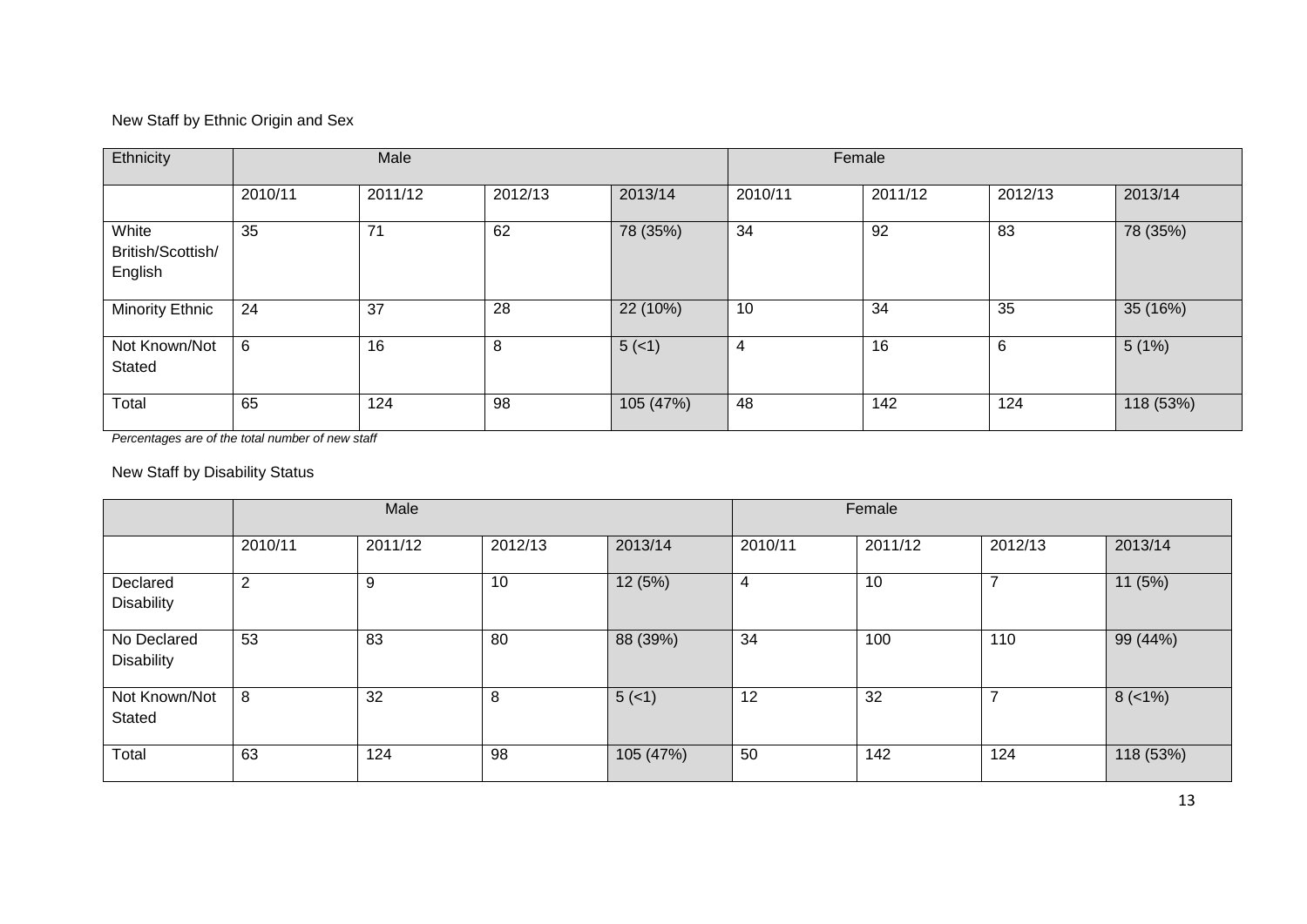#### New Staff by Sexual Orientation

|                      | 2012/13   | 2013/14   |
|----------------------|-----------|-----------|
| Heterosexual         | 187 (84%) | 193 (87%) |
| Lesbian/Gay/Bisexual | 7(3%)     | 10(4)     |
| Not Known            | 28 (3%)   | 20(9%)    |
| Total                | 222       | 223       |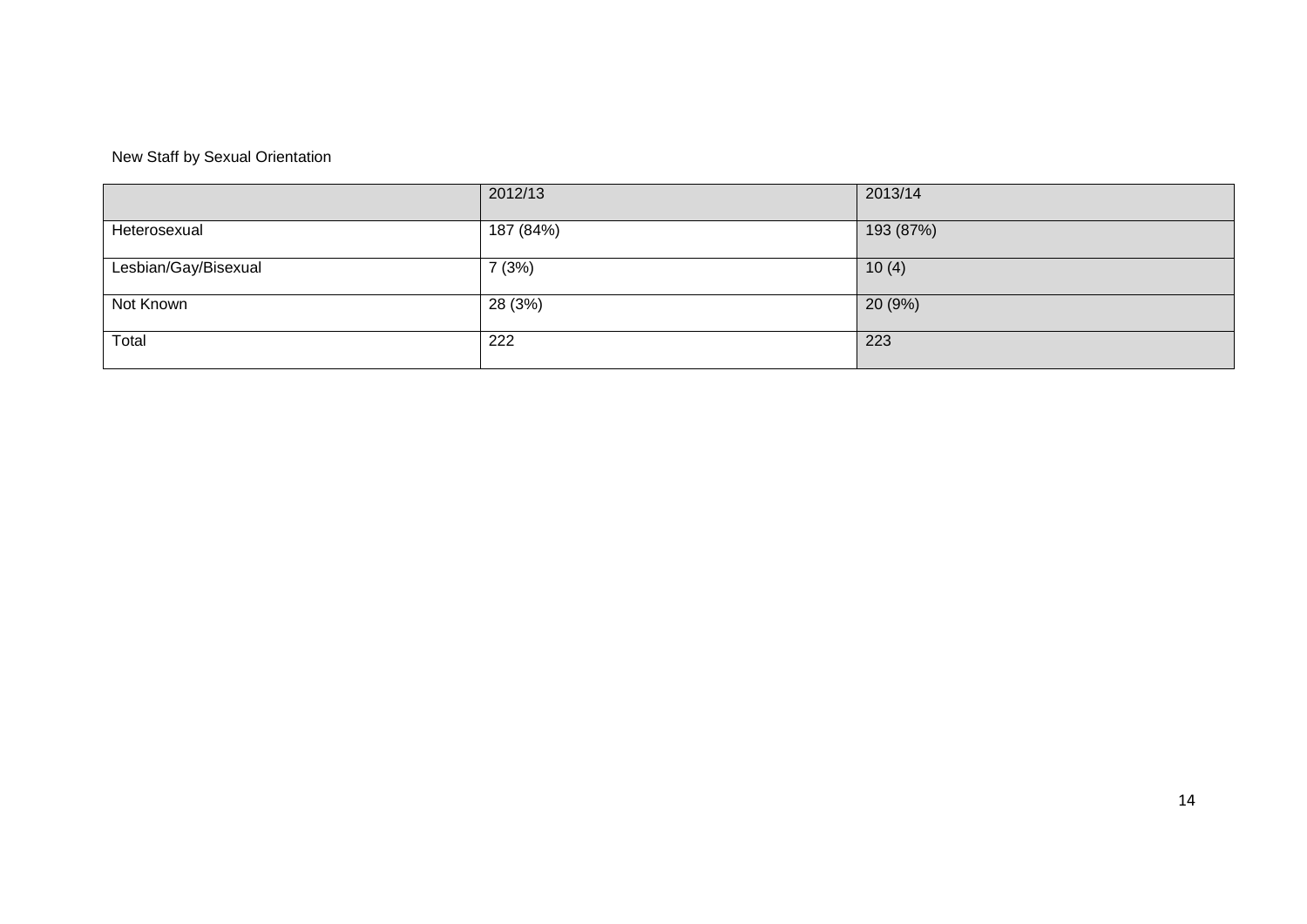### Staff in post by Sex

| <b>Sex</b> | 2007/08     | 2008/09     | 2009/10     | 2010/11     | 2011/12     | 2012/13     | 2013/14     |
|------------|-------------|-------------|-------------|-------------|-------------|-------------|-------------|
| Female     | 933 (52%)   | 939 (53%)   | 879 (54%)   | 843 (53%)   | 871 (54%)   | 903 (53%)   | 961 (54%)   |
| Male       | 871 (48%)   | 838 (47%)   | 750 (46%)   | 738(47%)    | 754 (46%)   | 792 (47%)   | 815 (46%)   |
| Total      | 1804 (100%) | 1777 (100%) | 1629 (100%) | 1581 (100%) | 1625 (100%) | 1695 (100%) | 1776 (100%) |

*Data captured January 2015 (for HESA year 2013/14)*



*Note: The total number of staff employed in January 2015 was 1776. However, in some of the data that follows this figure will differ as some staff occupy more than one post which may be at different grades.*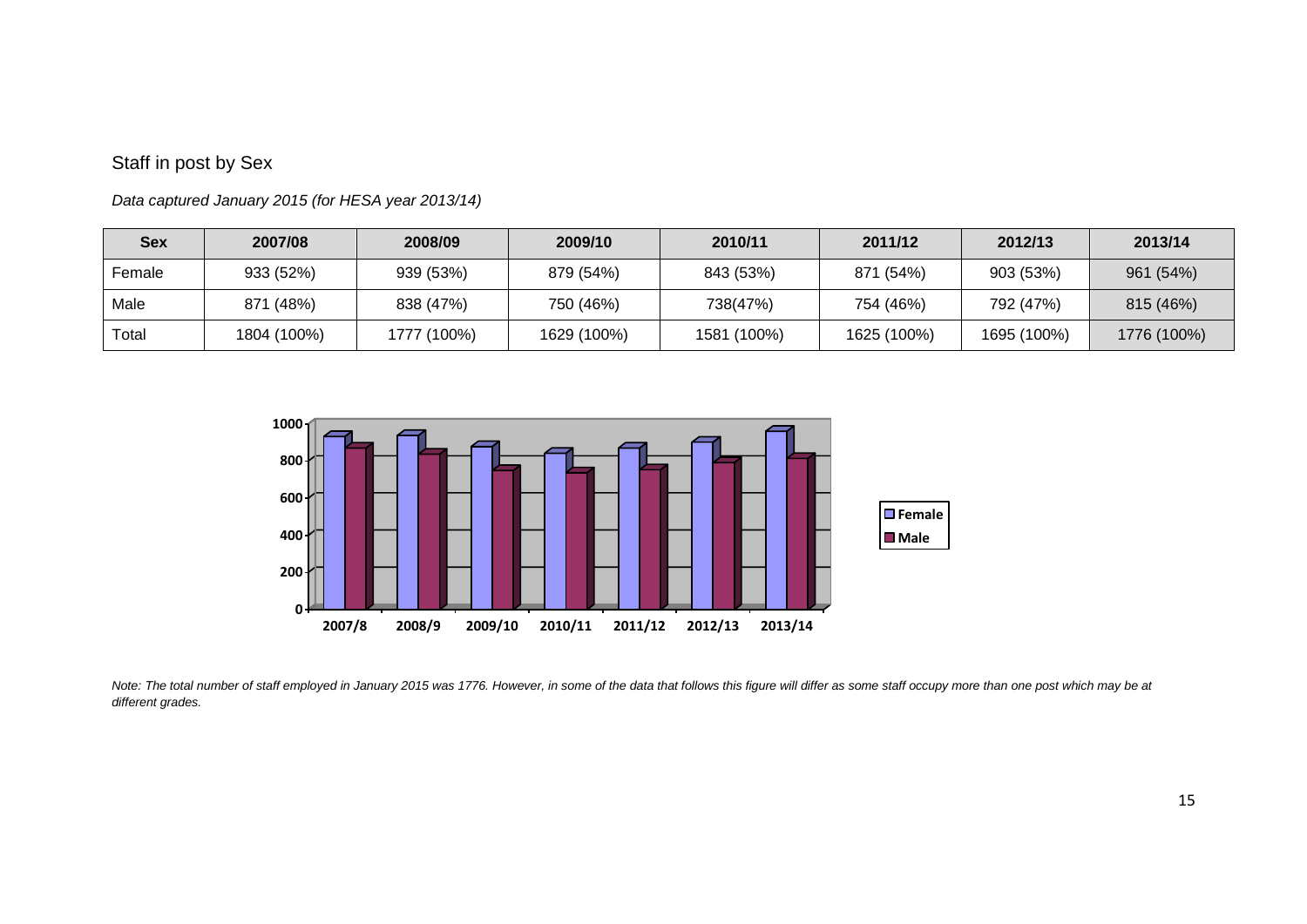# Staff by contract 2013/14

|                                | Part-Time              | Full-Time               | Total                      |
|--------------------------------|------------------------|-------------------------|----------------------------|
| Male (Academics)               | 186 (10%)              | 262 (15%)               | 448 (54% of all academics) |
| Female (Academics)             | 190 (10%)              | 185 (10%)               | 375 (46% of all academics) |
| Male (Professional Services)   | 48 (3%)                | 319 (18%)               | 367 (39% of all PS staff)  |
| Female (Professional Services) | 235 (13%)              | 351 (20%)               | 586 (61% of all PS staff)  |
| Total                          | 659 (37% of all staff) | 1117 (63% of all staff) | 1776                       |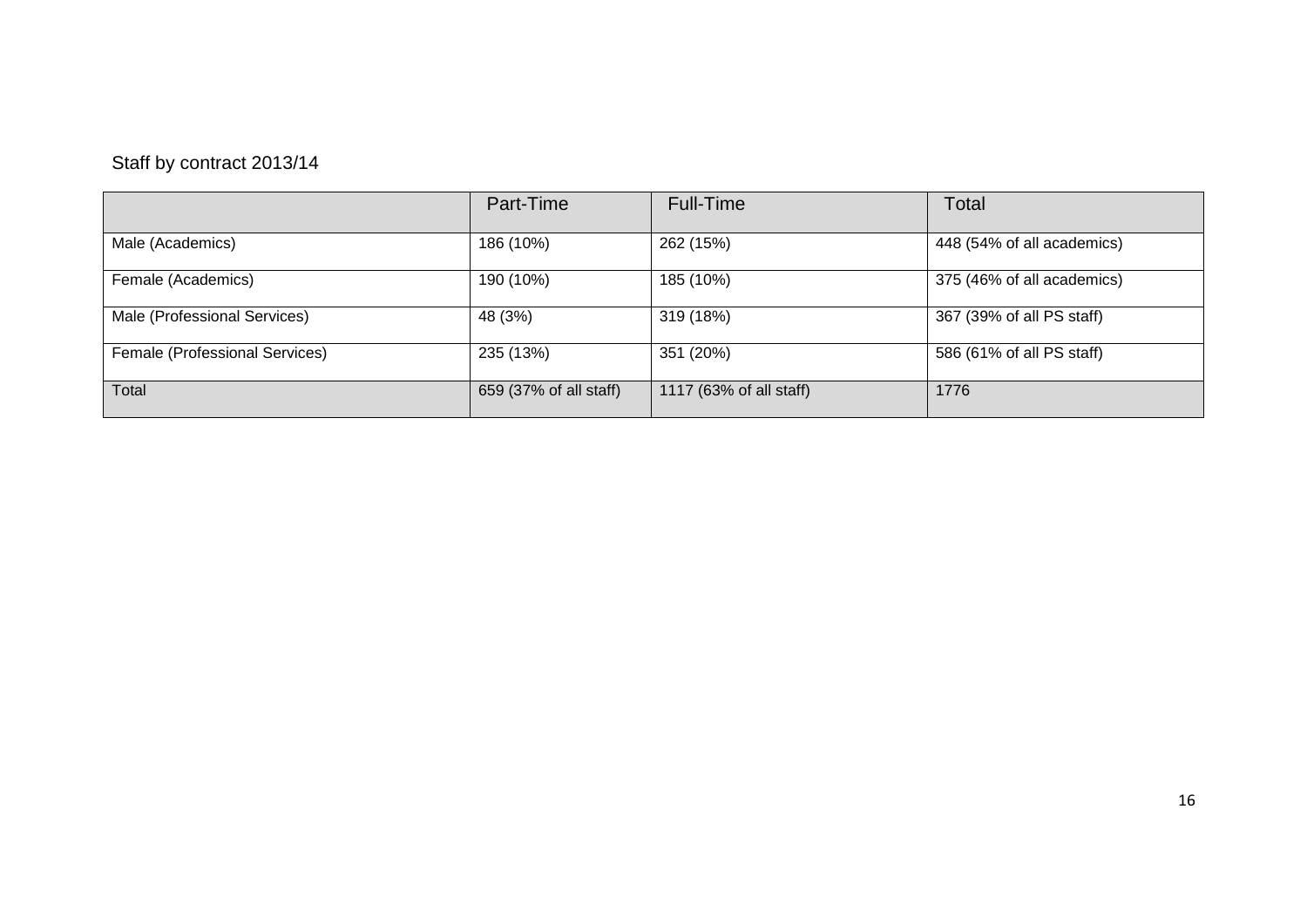### Staff by Sex and Grade 2013/14



| Examples of Grade 2 posts: Vacation Letting Assistant, Security Assistant, Receptionist, | Examples of Grade 3 posts: Computer Support Technician, Finance Assistant, Information    |
|------------------------------------------------------------------------------------------|-------------------------------------------------------------------------------------------|
| Cleaners                                                                                 | Assistant.                                                                                |
| Examples of Grade 4 posts: Assistant Faculty Manager, Research Assistant, Cleaning       | Examples of Grade 5 posts: Campus Library Manager, Information Services Advisor, Research |
| Supervisor                                                                               | Fellow                                                                                    |
| Examples of Grade 6 posts: Lecturer, HR Client Partner, Senior Research Fellow           | Examples of Grade 7 posts: Principal Consultant, Senior Lecturer, Principal Consultant    |
| Examples of Grade 8 and above posts: Professor, Assistant Director, Head of School       |                                                                                           |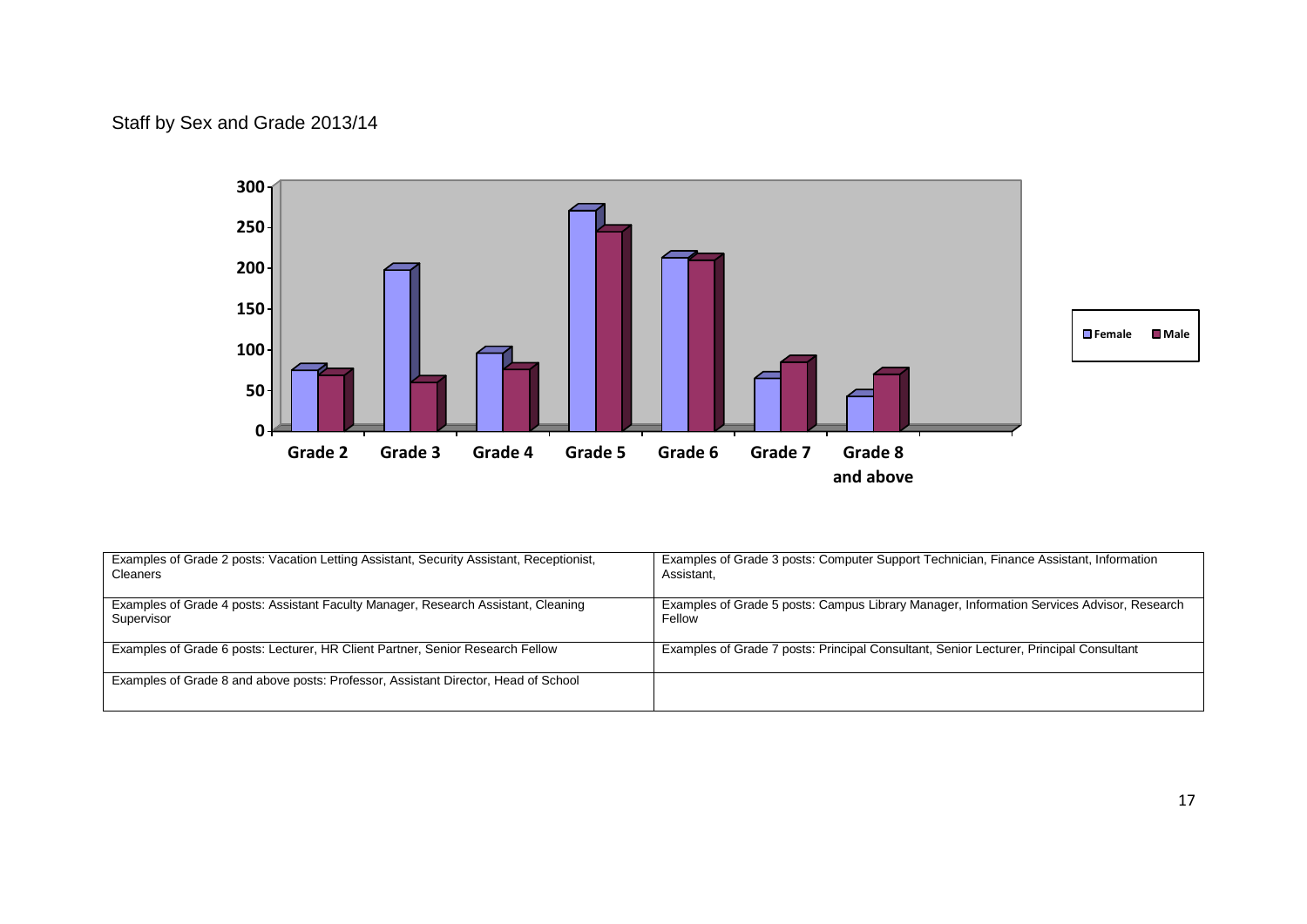| Grade              | <b>Male</b> |           | <b>Female</b> |           | <b>Total</b> |           |           |  |
|--------------------|-------------|-----------|---------------|-----------|--------------|-----------|-----------|--|
|                    | 2012/13     | 2013/14   | 2012/13       | 2013/14   |              | 2012/13   | 2013/14   |  |
| Grade 2            | 115 (54%)   | 69 (48%)  | 97 (46%)      | 75 (52%)  |              | 212 (12%) | 144 (8%)  |  |
| Grade 3            | 56 (22%)    | 60 (23%)  | 202 (78%)     | 198 (77%) |              | 258 (15%) | 258 (15%) |  |
| Grade 4            | 66 (41%)    | 76 (44%)  | 94 (59%)      | 96 (56%)  |              | 160(9%)   | 172 (10%) |  |
| Grade 5            | 201 (48%)   | 245 (47%) | 219 (52%)     | 271 (53%) |              | 420 (25%) | 516 (29%) |  |
| Grade 6            | 221 (50%)   | 210 (50%) | 217 (50%)     | 213 (50%) |              | 438 (25%) | 423 (24%) |  |
| Grade 7            | 86 (61%)    | 85 (57%)  | 55 (39%)      | 65 (43%)  |              | 141 (8%)  | 150 (8%)  |  |
| Grade 8 and above  | 61 (65%)    | 70 (62%)  | 33 (35%)      | 43 (38%)  |              | 94 (6%)   | 113 (6%)  |  |
| <b>Grand total</b> |             |           |               |           |              | 1723      | 1776      |  |
|                    | 806 (47%)   | 815(46%)  | 917(53%)      | 961(54%)  |              | $(100\%)$ | $(100\%)$ |  |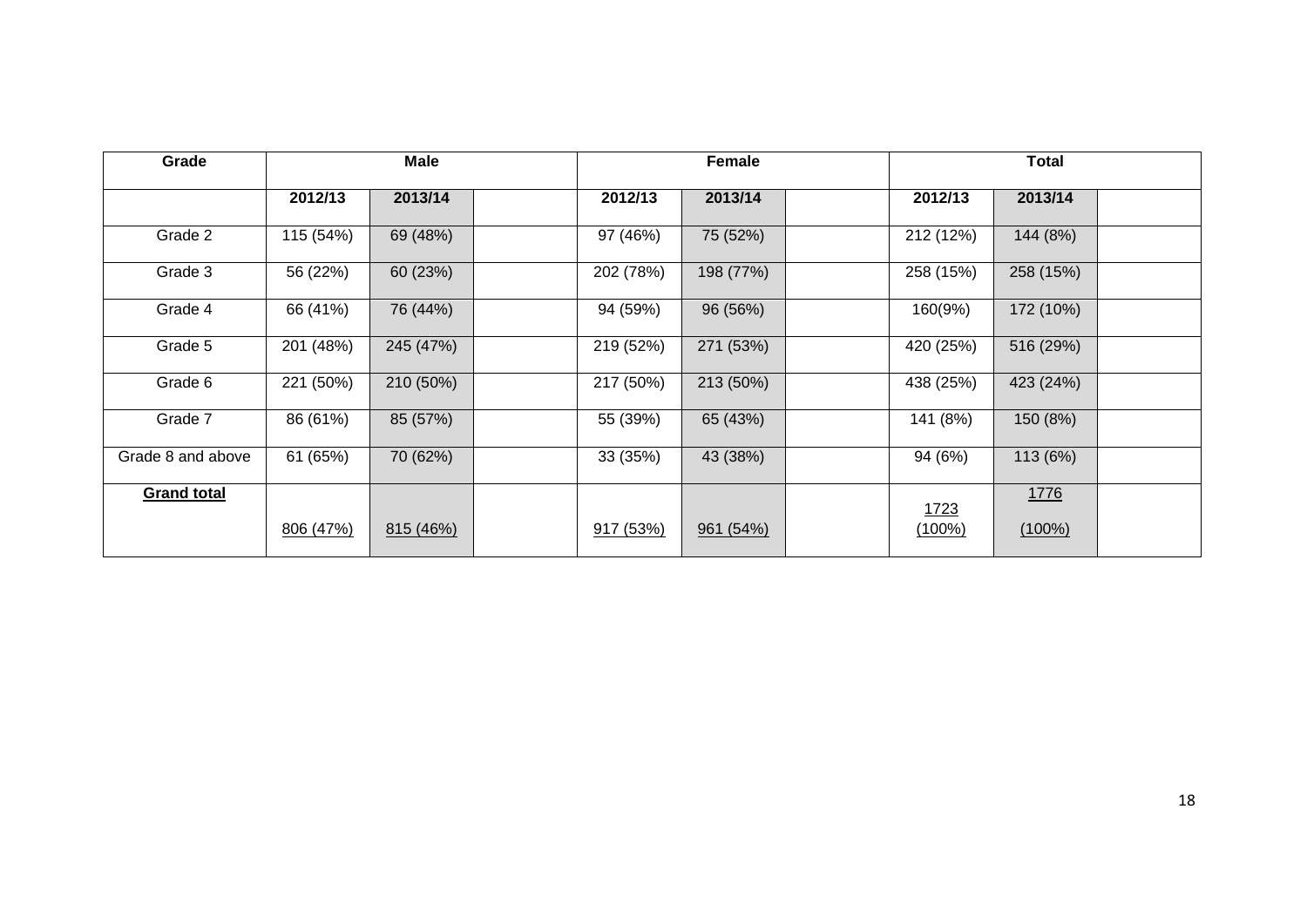# Staff by work pattern

| <b>Academic</b> |           | <b>Full-Time</b> | <b>Part-Time</b> |           |  |
|-----------------|-----------|------------------|------------------|-----------|--|
|                 | 2012/13   | 2013/14          | 2012/13          | 2013/14   |  |
| Female          | 167 (50%) | 185 (49%)        | 165 (50%)        | 190 (51%) |  |
| Male            | 257 (59%) | 262 (58%)        | 179 (41%)        | 186 (42%) |  |

| Professional<br><b>Services</b> |           | <b>Full-Time</b> | <b>Part-Time</b> |           |  |
|---------------------------------|-----------|------------------|------------------|-----------|--|
|                                 | 2012/13   | 2013/14          | 2012/13          | 2013/14   |  |
| Female                          | 323 (56%) | 351 (60%)        | 248 (44%)        | 235 (40%) |  |
| Male                            | 297 (83%) | 319 (87%)        | 59 (17%)         | 48 (13%)  |  |

| <b>Fixed Term</b><br><b>Staff</b> |          | <b>Academic</b> | <b>Professional Services</b> |  |  |
|-----------------------------------|----------|-----------------|------------------------------|--|--|
|                                   | 2013/14  |                 | 2013/14                      |  |  |
| Female                            | 19 (45%) |                 | 121 (74%)                    |  |  |
| Male                              | 23 (55%) |                 | 43 (26%)                     |  |  |
| Total                             | 42       |                 | 164                          |  |  |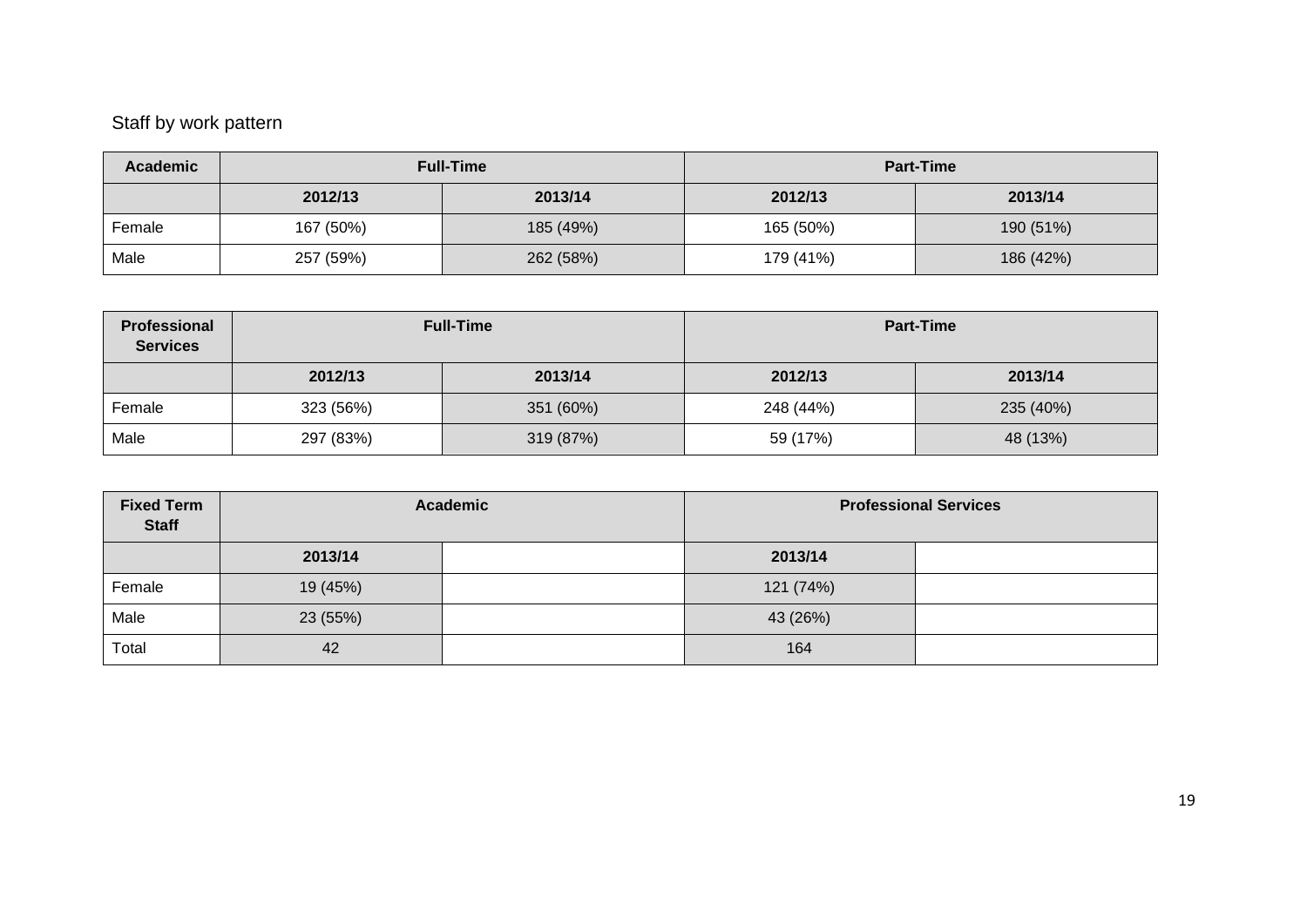### Staff by Ethnic Origin

| <b>Ethnicity</b> | 2007/08     | 2008/09     | 2009/10     | 2010/11     | 2011/12     | 2012/13     | 2013/14     |
|------------------|-------------|-------------|-------------|-------------|-------------|-------------|-------------|
| Minority Ethnic  | 91(5%)      | 99 (6%)     | 93 (6%)     | 248 (15%)   | 274 (17%)   | 396 (23%)   | 410 (23%)   |
| White            | 1591 (88%)  | 1568 (88%)  | 1452 (89%)  | 1258 (80%)  | 1261 (78%)  | 1299 (77%)  | 1366 (77%)  |
| <b>Unknown</b>   | 122 (7%)    | 110 (6%)    | 80(5%)      | 75 (5%)     | 90(5%)      | $0(0\%)$    | $0(0\%)$    |
| Total            | 1804 (100%) | 1777 (100%) | 1625 (100%) | 1581 (100%) | 1625 (100%) | 1695 (100%) | 1776 (100%) |

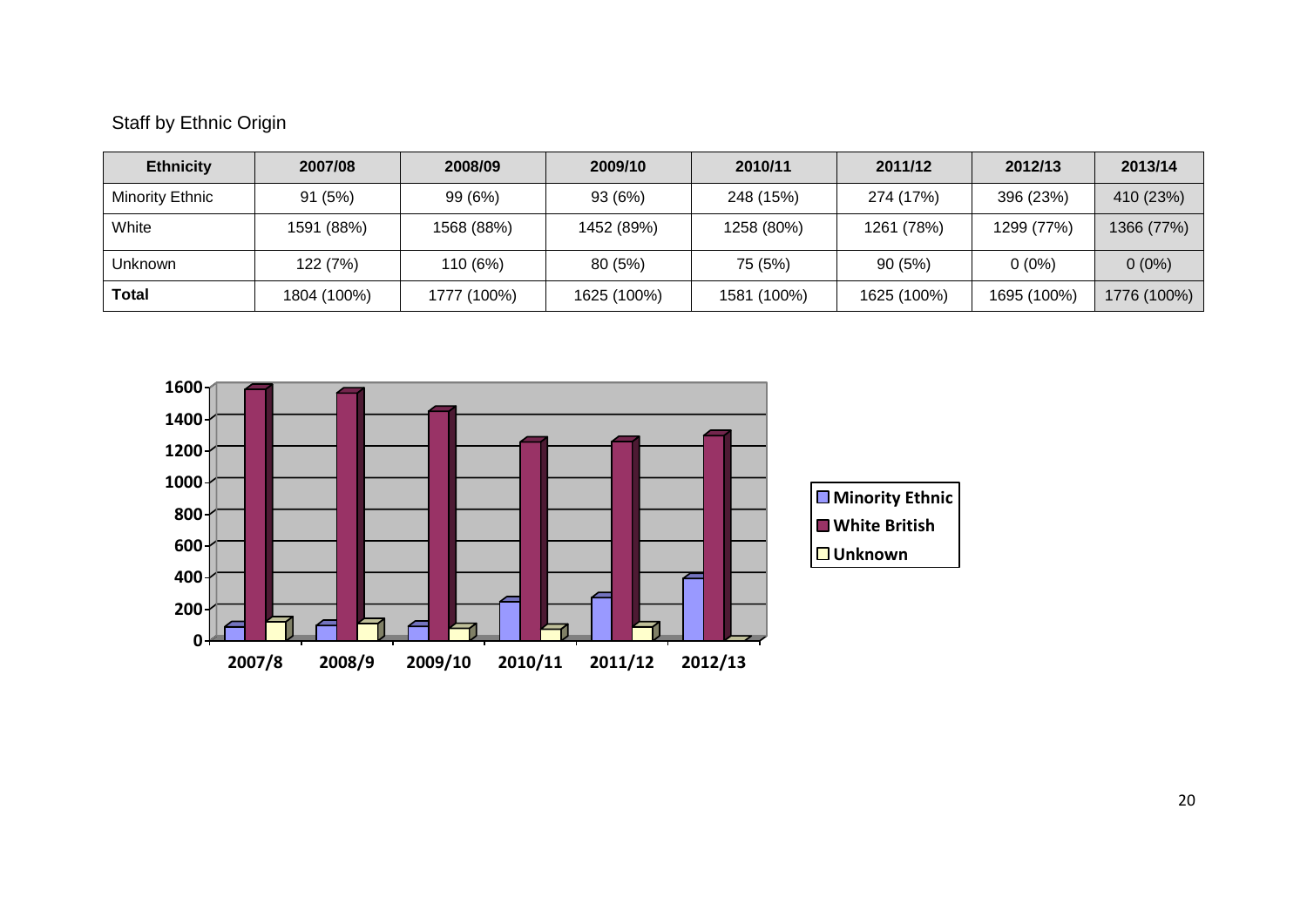Staff by Ethnic Origin and Employee Group 2013/14\*

| <b>Ethnicity</b>               | <b>Academic</b> |           |           | <b>Professional Services</b> | <b>Total</b> |           |
|--------------------------------|-----------------|-----------|-----------|------------------------------|--------------|-----------|
|                                | Male            | Female    | Male      | Female                       | Male         | Female    |
| White British/Scottish/English | 326 (18%)       | 255 (14%) | 303 (17%) | 482 (27%)                    | 629 (35%)    | 737 (41%) |
| Minority Ethnic                | 122 (7%)        | 120 (7%)  | 64 (4%)   | 104 (6%)                     | 186 (10%)    | 224 (13%) |
| Total                          | 448 (25%)       | 375 (21%) | 367 (21%) | 586 (33%)                    | 815 (46%)    | 961 (54%) |

*\*As a percentage of total workforce (1776)*

Staff by Ethnic Origin and Gender



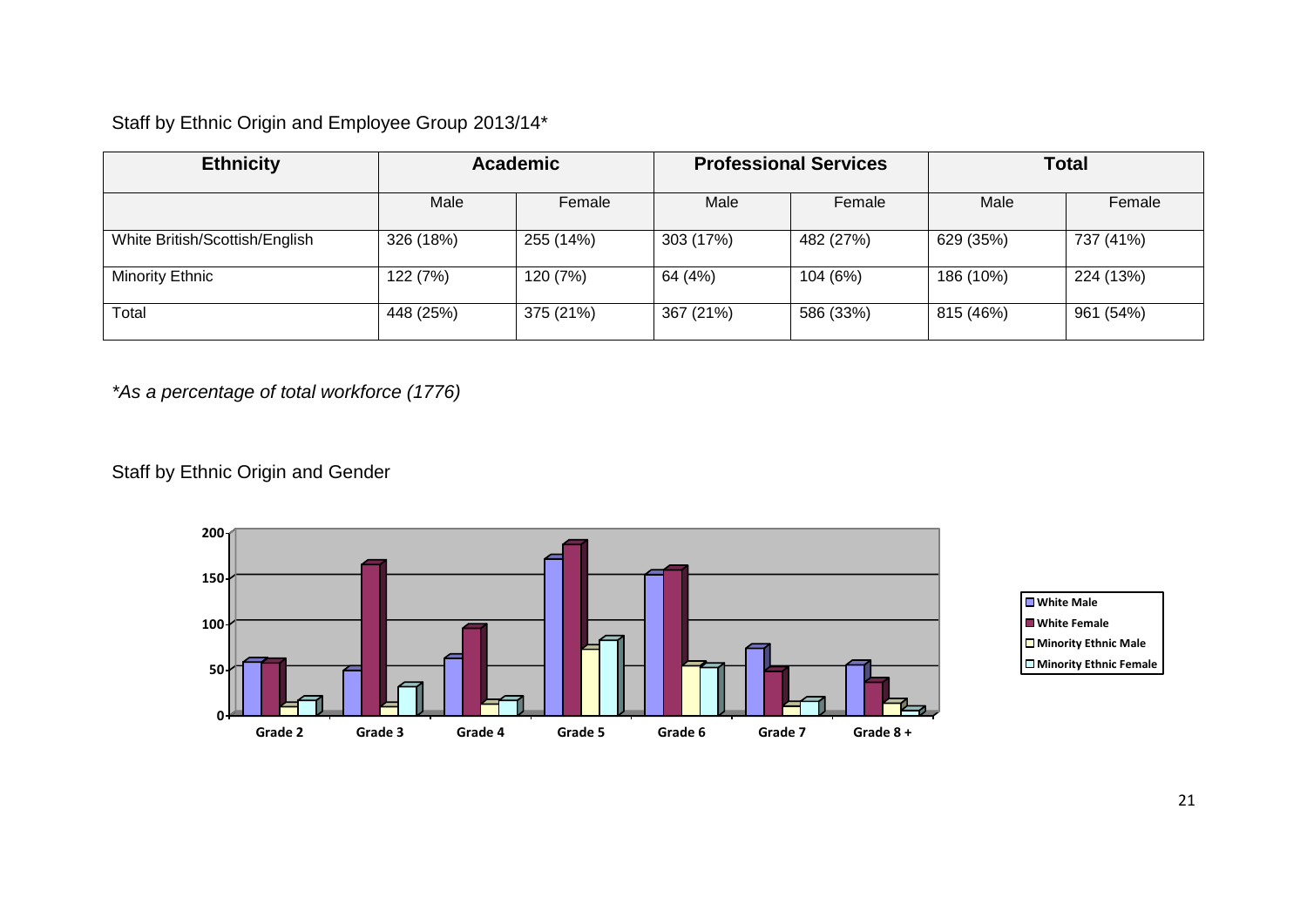# Grade 2

| <b>Ethnicity</b>                  | <b>Male</b> |         |         | Female  |           | <b>Total</b> |
|-----------------------------------|-------------|---------|---------|---------|-----------|--------------|
|                                   | 2012/13     | 2013/14 | 2012/13 | 2013/14 | 2012/13   | 2013/14      |
| White<br>British/Scottish/English | 75          | 59      | 68      | 58      | 143 (68%) | 117 (81%)    |
| <b>Minority Ethnic</b>            | 40          | 10      | 28      | 17      | 68 (32%)  | 27 (19%)     |
| Total                             | 115         | 69      | 96      | 75      | 211       | 144          |

### Grade 3

| <b>Ethnicity</b>                  |         | <b>Male</b> | Female  |         | <b>Total</b> |           |
|-----------------------------------|---------|-------------|---------|---------|--------------|-----------|
|                                   | 2012/13 | 2013/14     | 2012/13 | 2013/14 | 2012/13      | 2013/14   |
| White<br>British/Scottish/English | 43      | 50          | 172     | 166     | 215 (83%)    | 216 (83%) |
| Minority Ethnic                   | 13      | 10          | 30      | 32      | 43 (17%)     | 42 (17%)  |
| Total                             | 56      | 60          | 202     | 198     | 258          | 258       |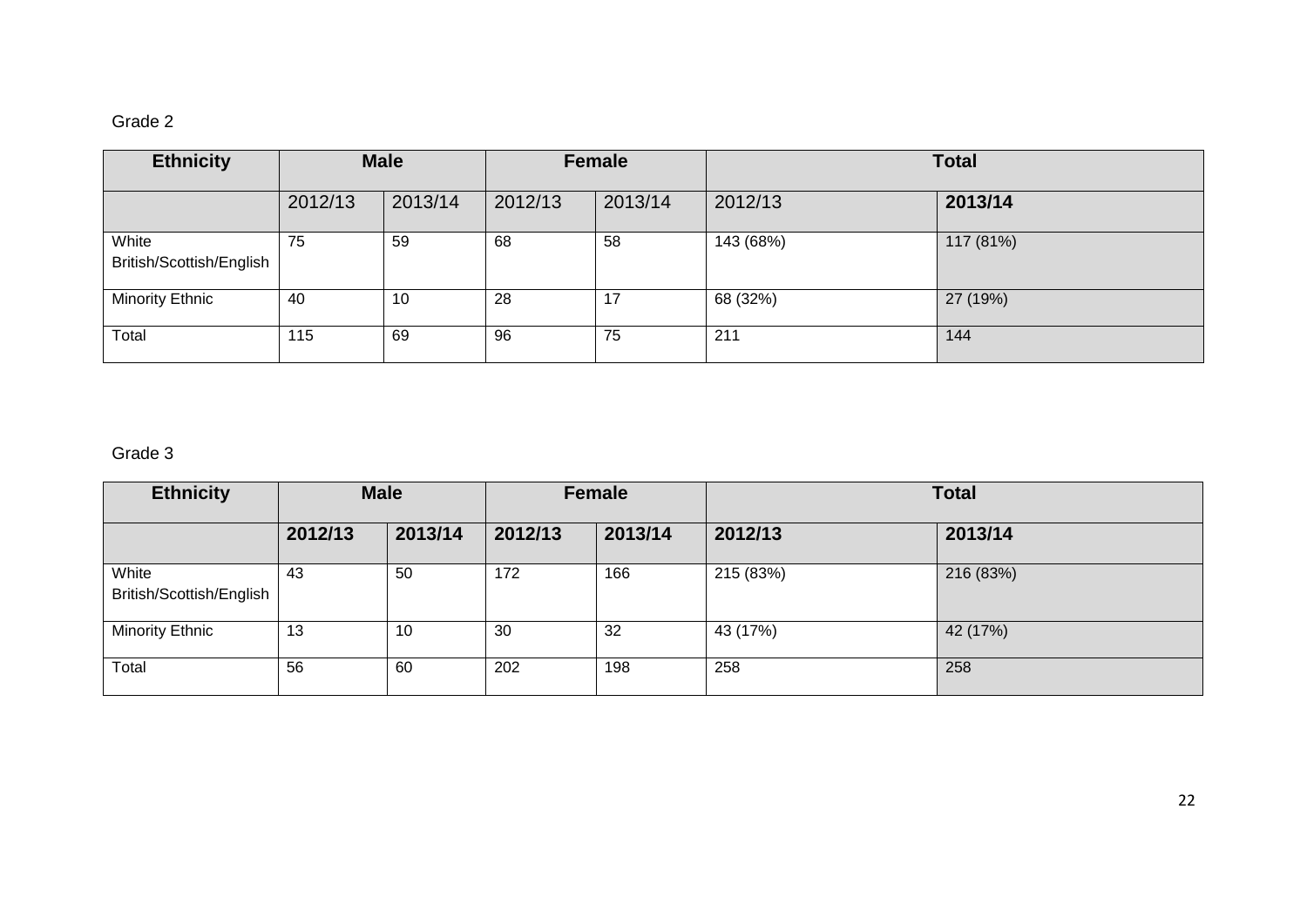#### Grade 4

| <b>Ethnicity</b>                  | <b>Male</b> |         |         | Female  |           | <b>Total</b> |
|-----------------------------------|-------------|---------|---------|---------|-----------|--------------|
|                                   | 2012/13     | 2013/14 | 2012/13 | 2013/14 | 2012/13   | 2013/14      |
| White<br>British/Scottish/English | 53          | 63      | 76      | 79      | 129 (81%) | 142 (83%)    |
| Minority Ethnic                   | 13          | 13      | 18      | 17      | 31 (19%)  | 30 (17%)     |
| Total                             | 66          | 76      | 94      | 96      | 160       | 172          |

### Grade 5

| <b>Ethnicity</b>                  |         | <b>Male</b> |         | Female  | <b>Total</b> |           |
|-----------------------------------|---------|-------------|---------|---------|--------------|-----------|
|                                   | 2012/13 | 2013/14     | 2012/13 | 2013/14 | 2012/13      | 2013/14   |
| White<br>British/Scottish/English | 136     | 172         | 160     | 188     | 296 (70%)    | 360 (70%) |
| <b>Minority Ethnic</b>            | 65      | 73          | 59      | 83      | 124 (30%)    | 156 (30%) |
| Total                             | 201     | 245         | 219     | 271     | 420          | 516       |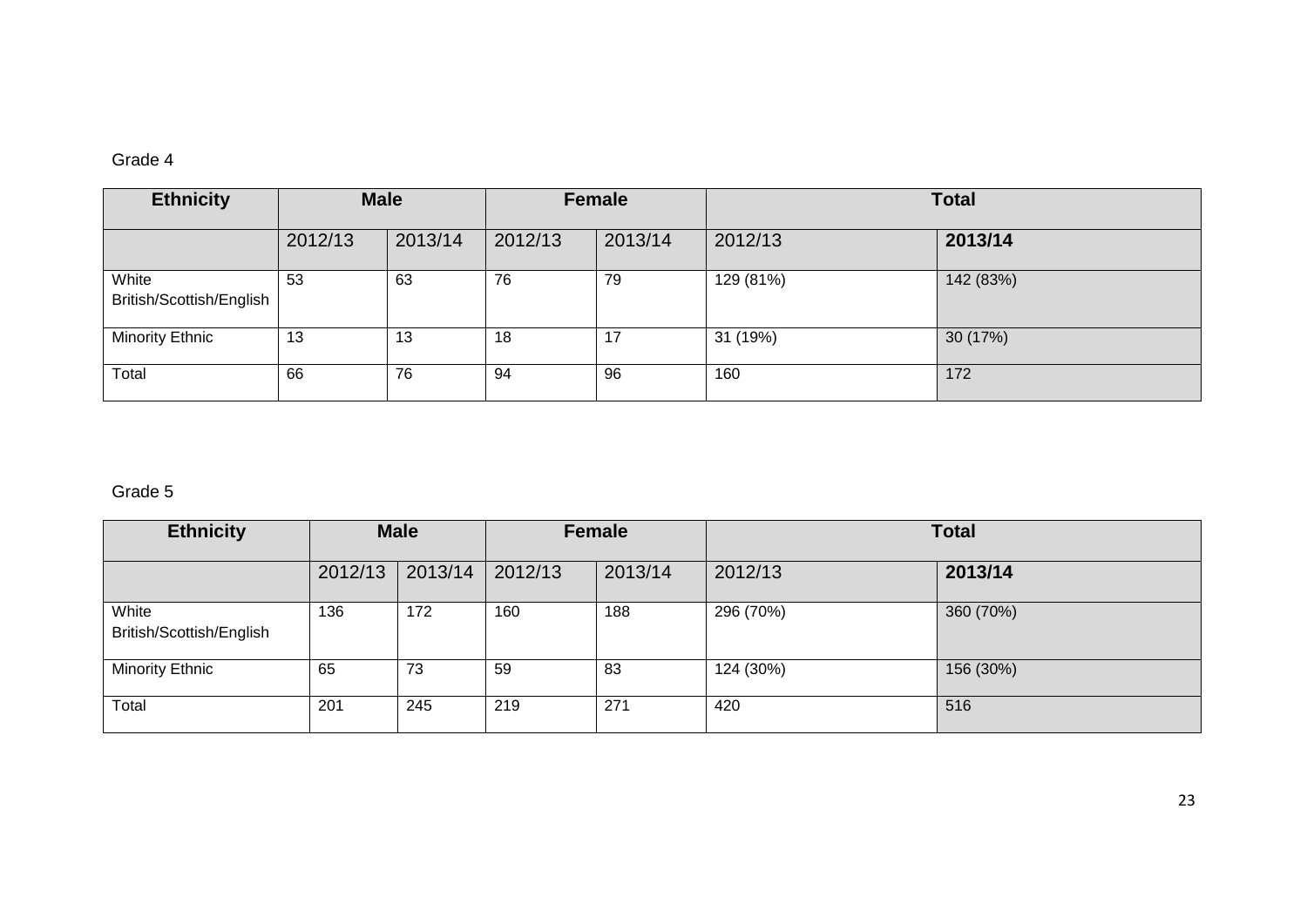### Grade 6

| <b>Ethnicity</b>                  | <b>Male</b> |         | <b>Female</b> |         | <b>Total</b> |           |
|-----------------------------------|-------------|---------|---------------|---------|--------------|-----------|
|                                   | 2012/13     | 2013/14 | 2012/13       | 2013/14 | 2012/13      | 2013/14   |
| White<br>British/Scottish/English | 167         | 155     | 169           | 160     | 336 (77%)    | 315 (74%) |
| Minority Ethnic                   | 54          | 55      | 48            | 53      | 102 (23%)    | 108 (26%) |
| Total                             | 221         | 108     | 217           | 213     | 438          | 423       |

### Grade 7

| <b>Ethnicity</b>               | <b>Male</b> |                             | Female |         | <b>Total</b> |           |  |  |
|--------------------------------|-------------|-----------------------------|--------|---------|--------------|-----------|--|--|
|                                |             | 2012/13   2013/14   2012/13 |        | 2013/14 | 2012/13      | 2013/14   |  |  |
| White British/Scottish/English | 75          | 74                          | 44     | 49      | 119 (84%)    | 123 (82%) |  |  |
| <b>Minority Ethnic</b>         |             |                             | 11     | 16      | 22 (16%)     | 27 (18%)  |  |  |
| Total                          | 86          | 85                          | 55     | 65      | 141          | 150       |  |  |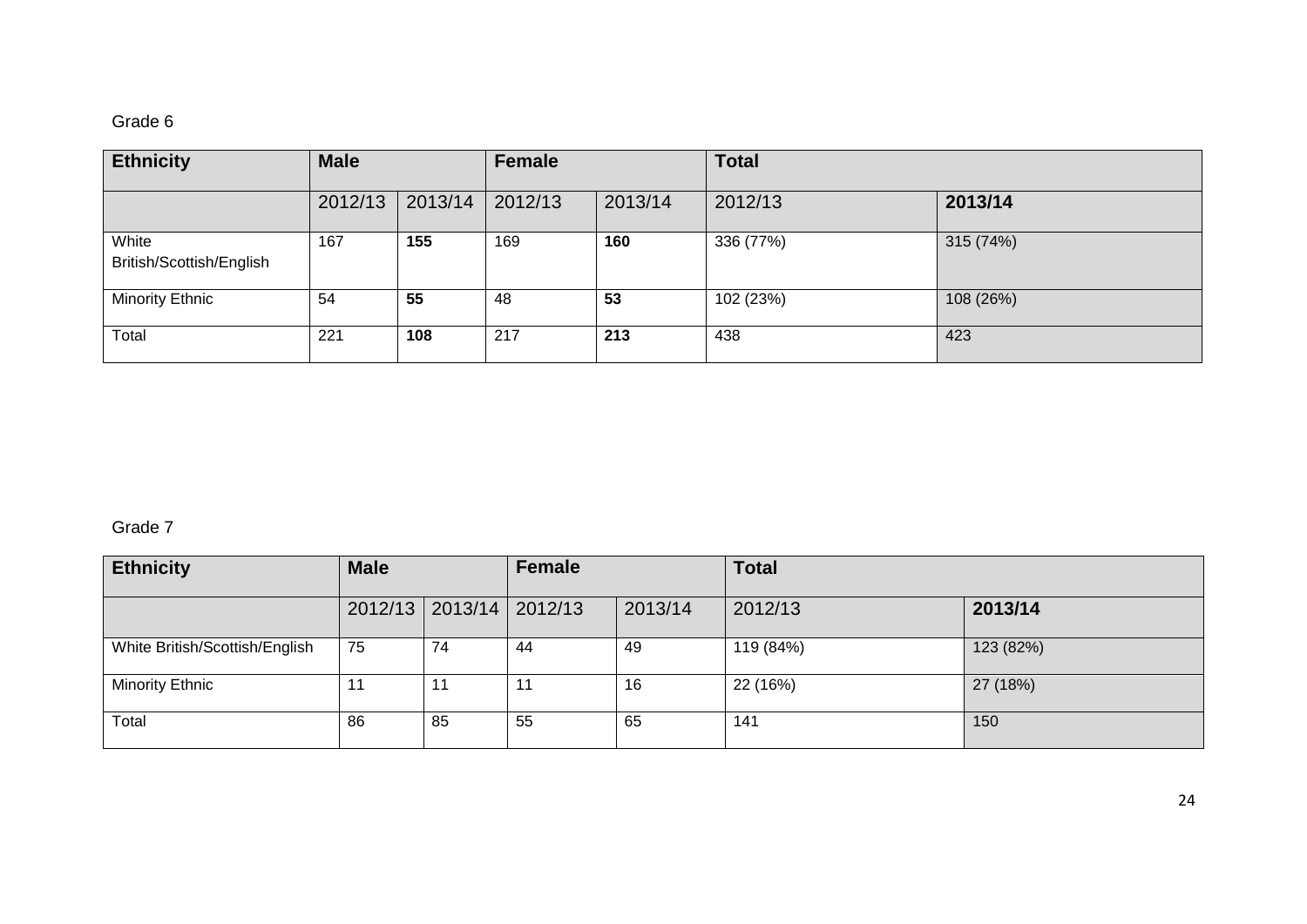#### Grade 8 and above

| <b>Ethnicity</b>               | <b>Male</b> |    | Female          |         | <b>Total</b> |          |
|--------------------------------|-------------|----|-----------------|---------|--------------|----------|
|                                | 2012/13     |    | 2013/14 2012/13 | 2013/14 | 2012/13      | 2013/14  |
| White British/Scottish/English | 48          | 56 | 30              | 37      | 78 (83%)     | 93 (82%) |
| <b>Minority Ethnic</b>         | 13          | 14 | 3               | 6       | 16 (17%)     | 20 (18%) |
| Total                          | 61          | 70 | 33              | -43     | -94          | 113      |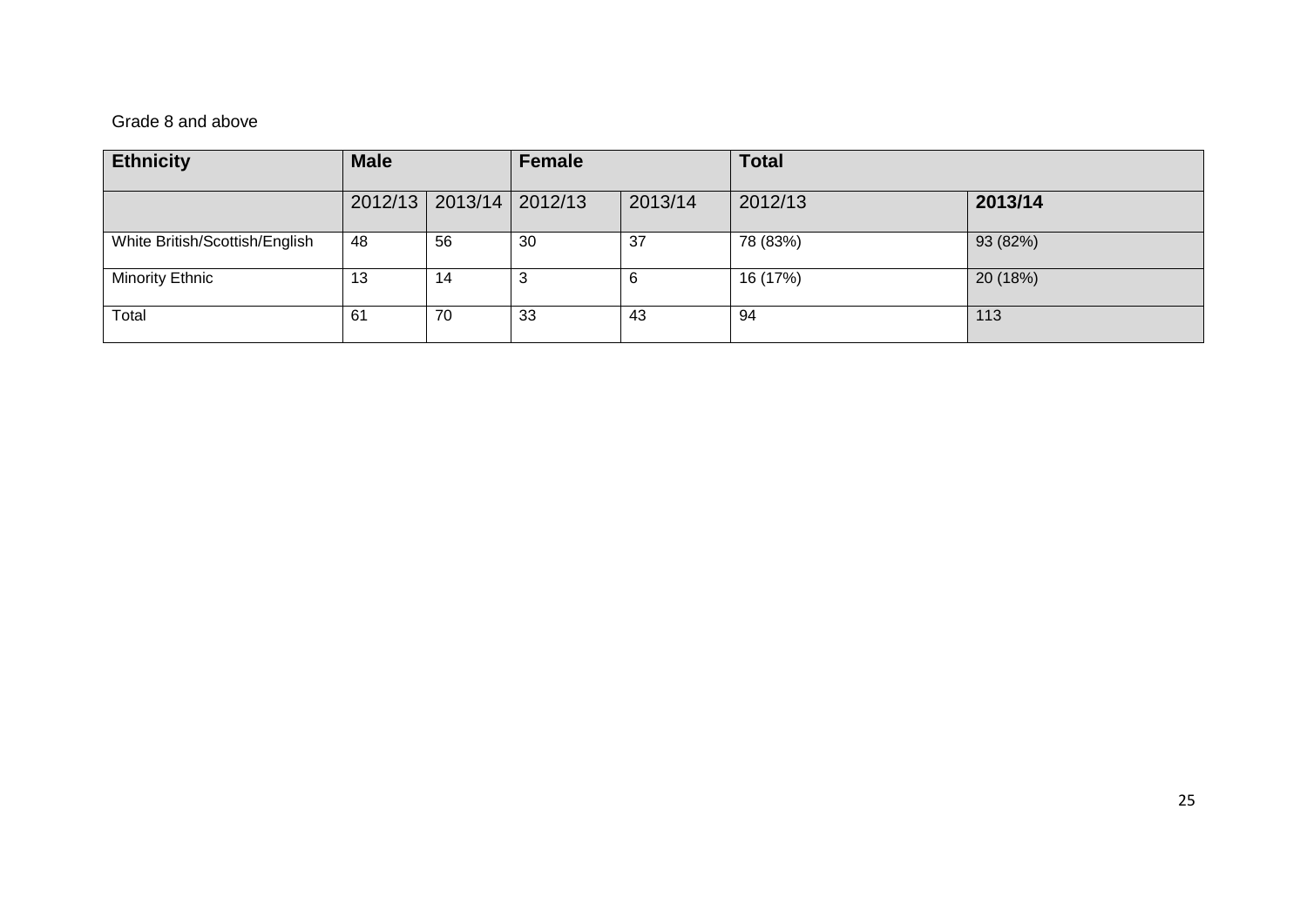### Staff by Disability Status

| <b>Disability Status</b> | 2010/11     | 2011/12     | 2012/13     | 2013/14     |
|--------------------------|-------------|-------------|-------------|-------------|
| Disabled                 | 57 (4%)     | 78 (5%)     | 91(5%)      | 99 (5%)     |
| Not Disabled             | 1371 (87%)  | 1363 (84%)  | 1428 (84%)  | 1504 (85%)  |
| Unknown                  | 153 (10%)   | 184 (11%)   | 176 (11%)   | 173 (10%)   |
| <b>Total</b>             | 1581 (100%) | 1625 (100%) | 1695 (100%) | 1776 (100%) |

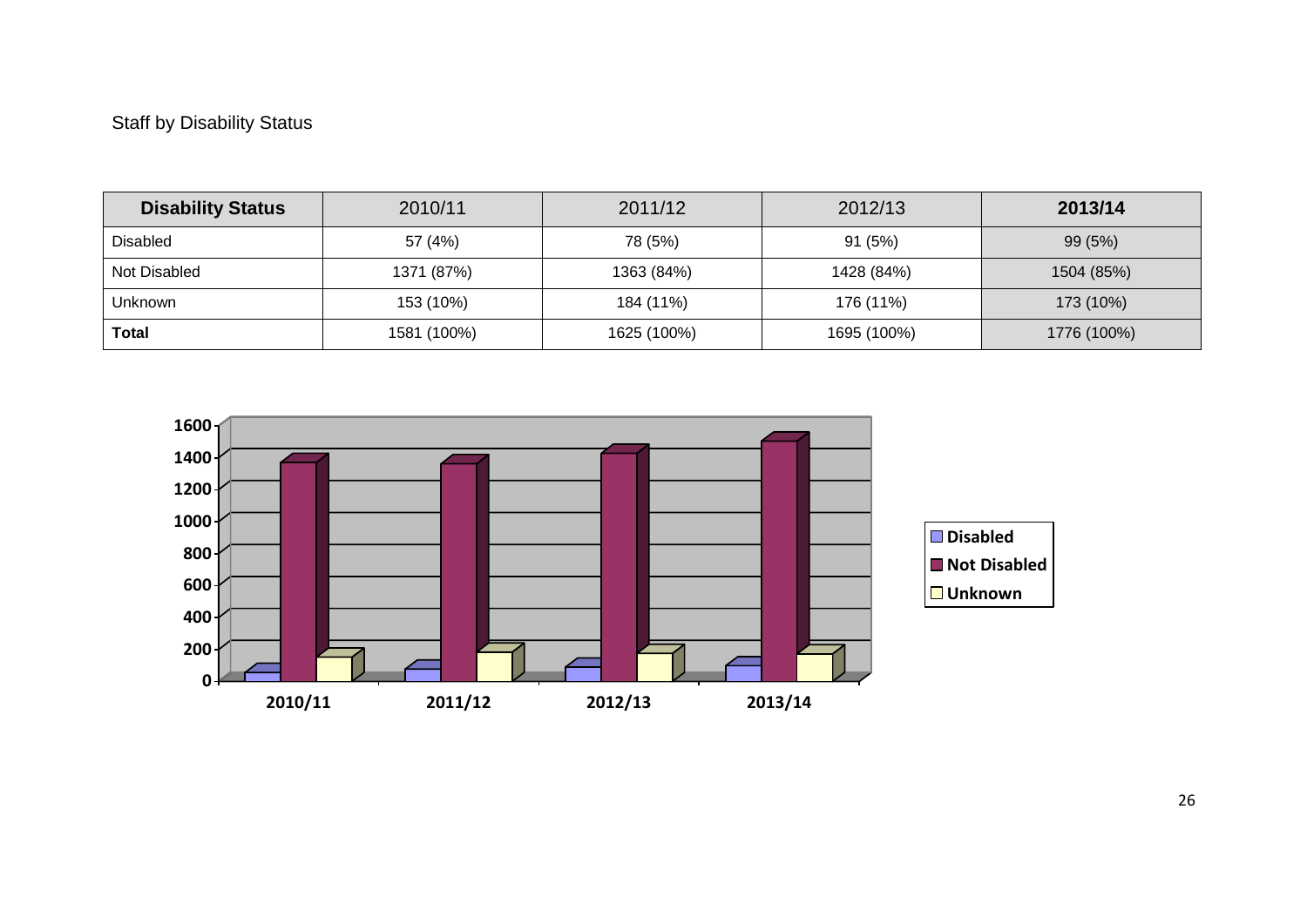### Staff with a Declared Disability and Grade

| Grade             | 2010/11 | 2011/12 | 2012/13 | 2013/14  |
|-------------------|---------|---------|---------|----------|
| Grade 2 to 5      | 35      | 51      | 57      | 68 (69%) |
| Grade 5 and above | 22      | 28      | 34      | 31 (31%) |
| <b>Total</b>      | 57 (4%) | 79 (5%) | 91(5%)  | 99 (5%)  |

*Note: The University collects disability data in line with HESA categories but only publishes the data in the form above in order to not identify individuals. Percentages shown are of total workforce.*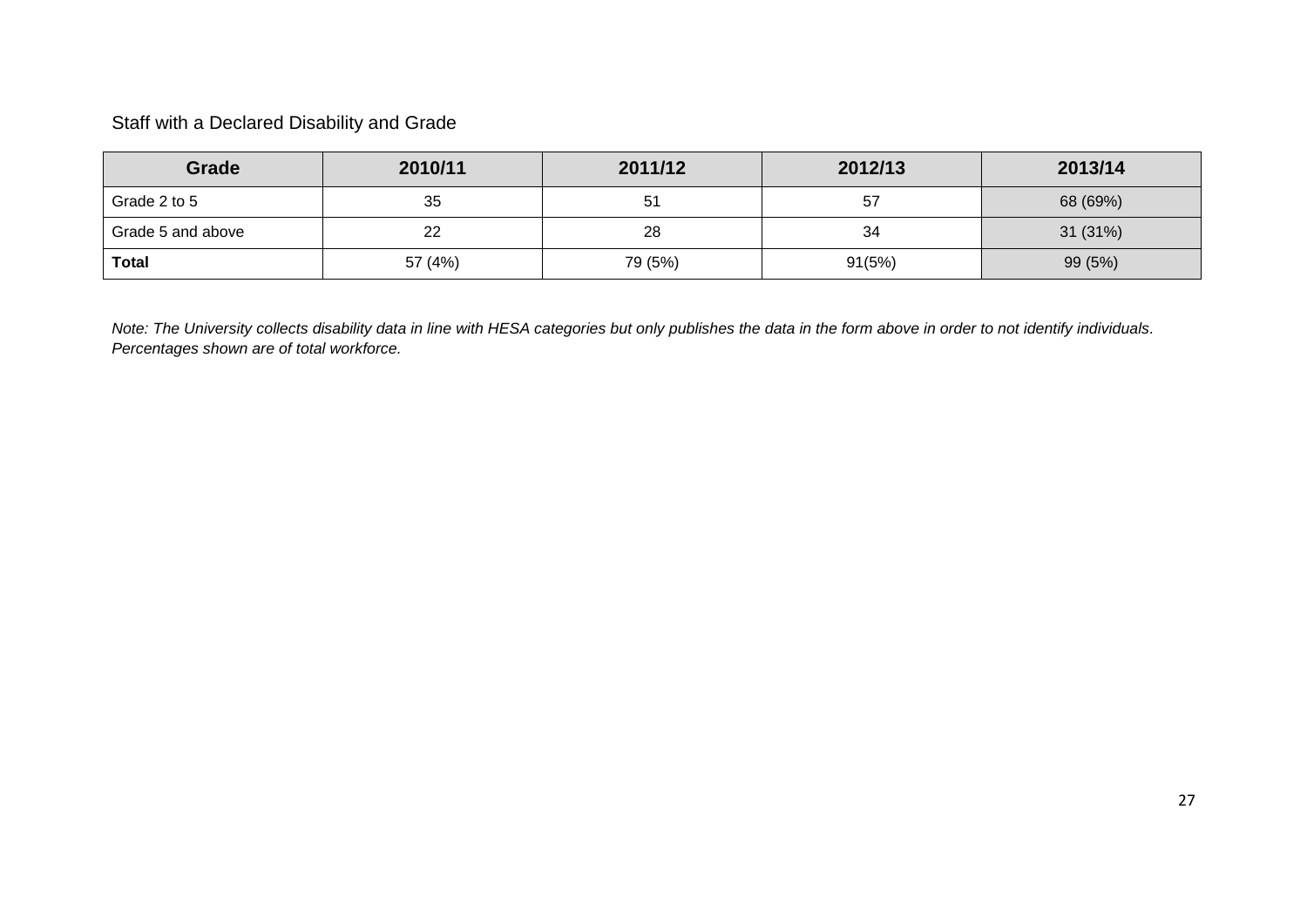# Staff by Age Group

| <b>Age Group</b> | 2007/08     | 2008/09     | 2009/10     | 2010/11     | 2011/12     | 2012/13     | 2013/14     |
|------------------|-------------|-------------|-------------|-------------|-------------|-------------|-------------|
| Under 35         | 440 (24%)   | 436 (25%)   | 351(22%)    | 317 (20%)   | 316 (19%)   | 336 (20%)   | 339 (19%)   |
| 35-54            | 975 (54%)   | 968 (54%)   | 934 (57%)   | 913 (58%)   | 926 (57%)   | 956 (56%)   | 984 (55%)   |
| Over 55          | 389 (22%)   | 373 (21%)   | 340 (21%)   | 351(22%)    | 383 (24%)   | 360 (21%)   | 398 (22%)   |
| $65+$            |             |             |             |             |             | 43 (3%)     | 55 (3%)     |
| <b>Total</b>     | 1804 (100%) | 1777 (100%) | 1625 (100%) | 1581 (100%) | 1625 (100%) | 1695 (100%) | 1776 (100%) |



| ■Under 35                                                     |
|---------------------------------------------------------------|
| $\blacksquare$ 35-54                                          |
| $\Box$ Over 55 (from 2012/13 this should be<br>read as 55-64) |
| □ 65+                                                         |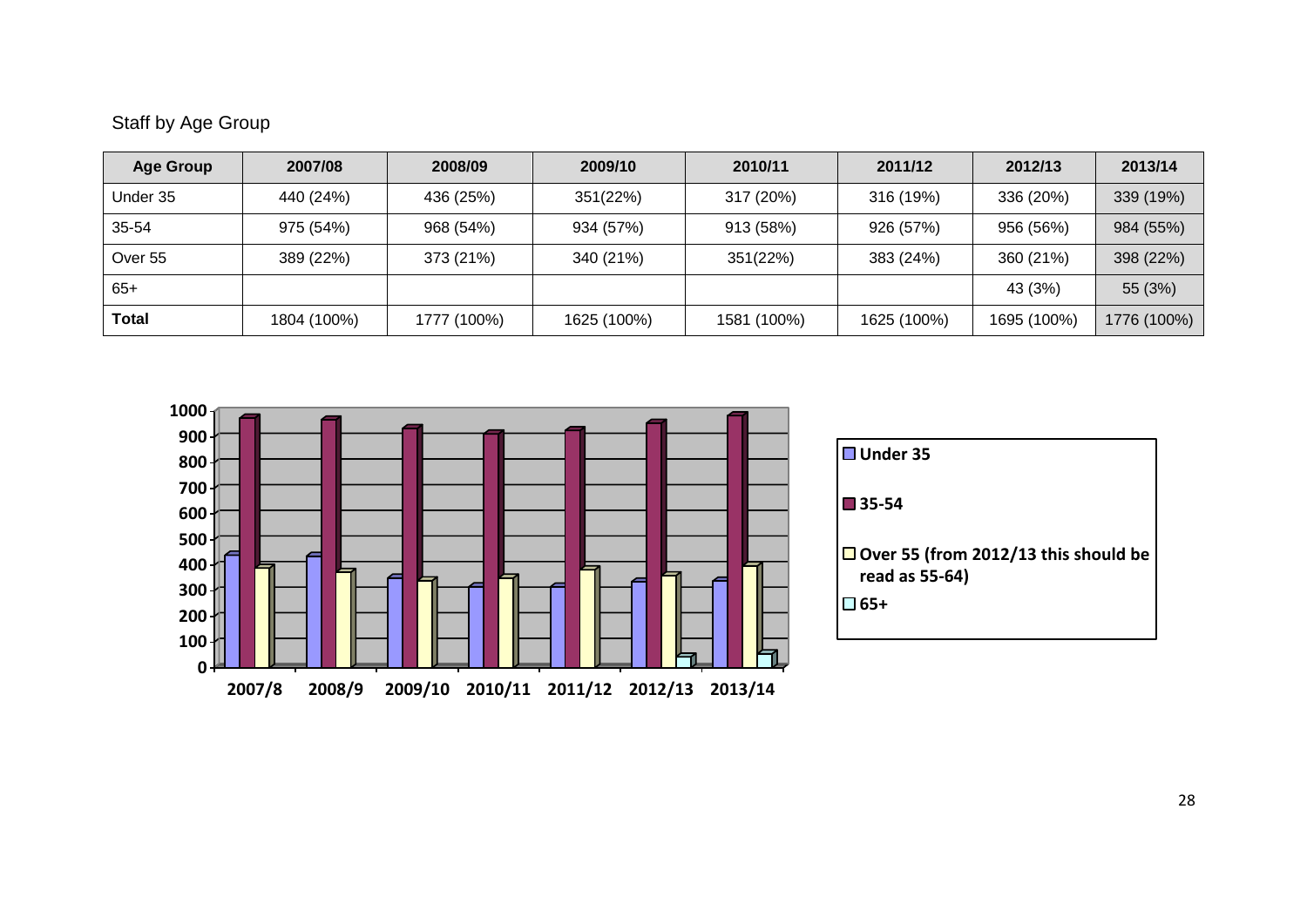# Staff by Religion or Belief

| <b>Religion or Belief</b> | 2012/13    | 2013/14   |
|---------------------------|------------|-----------|
| No Religion or Belief     | 337 (48%)  | 495 (28%) |
| Christian                 | 294 (42%)  | 363 (20%) |
| Not Known                 | 1003 (59%) | 849 (48%) |
| All Others                | 62 (9%)    | 70 (4%)   |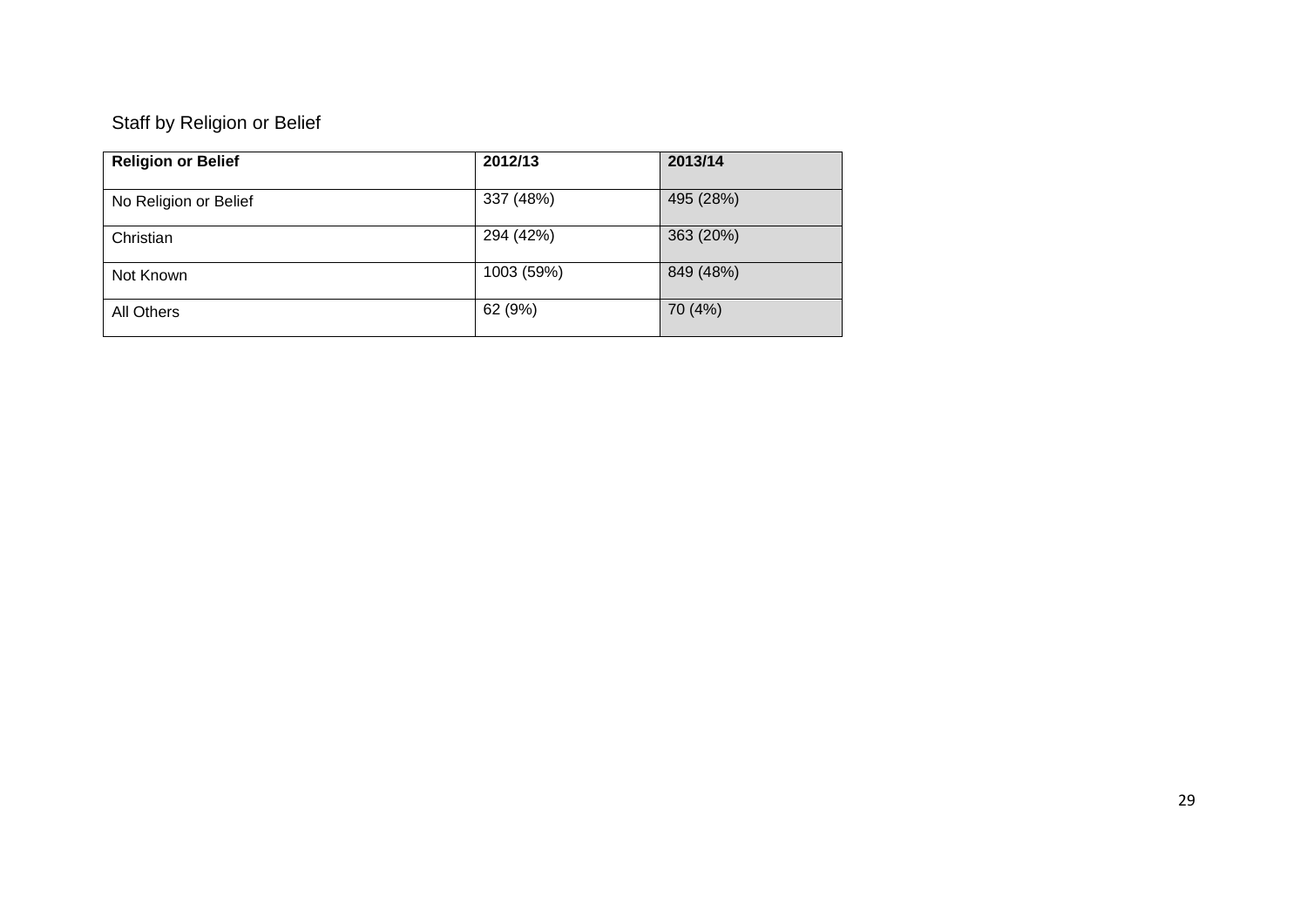### Male Staff by Age Group and Grade

| Grade                   | Under 35     |              |                |                | 35-54          |              |              |              |              | 55-64        |              |                | $65+$          |                |
|-------------------------|--------------|--------------|----------------|----------------|----------------|--------------|--------------|--------------|--------------|--------------|--------------|----------------|----------------|----------------|
|                         | 2010/11      | 2011/12      | 2012/13        | 2013/14        | 2010/11        | 2011/12      | 2012/13      | 2013/14      | 2010/11      | 2011/12      | 2012/13*     | 2013/14        | 2012/13        | 2013/14        |
| Grade 2                 | 51           | 48           | 52             | 15             | 40             | 37           | 35           | 34           | 23           | 27           | 18           | 17             | 6              | 3              |
| Grade 3                 | 14           | 10           | 12             | 26             | 38             | 39           | 39           | 29           | 5            | 4            | 4            | $\overline{4}$ | 0              |                |
| Grade 4                 | 20           | 26           | 24             | 29             | 23             | 35           | 33           | 38           | 5            | 10           | 9            | 9              | 0              | $\mathbf{0}$   |
| Grade 5                 | 34           | 40           | 44             | 44             | 96             | 107          | 100          | 130          | 36           | 39           | 41           | 60             | 6              | 12             |
| Grade 6                 | 20           | 22           | 19             | 9              | 141            | 145          | 152          | 138          | 46           | 50           | 39           | 48             | 10             | 15             |
| Grade 7                 |              | 1            | $\overline{2}$ | $\overline{2}$ | 48             | 45           | 45           | 44           | 28           | 31           | 34           | 35             | $\overline{2}$ | $\overline{4}$ |
| Grade 8<br>and<br>above | 5            | 0            | $\Omega$       | $\overline{1}$ | 35             | 29           | 31           | 35           | 24           | 21           | 26           | 29             | 4              | 5              |
| Misc                    | $\mathbf 0$  | $\mathbf 0$  | 0              | $\mathbf 0$    | $\overline{2}$ | $\mathbf{3}$ | $\mathbf 0$  | $\mathbf{0}$ | 3            | 5            | $\pmb{0}$    | $\overline{0}$ | $\mathbf 0$    |                |
| Total                   | 145<br>(20%) | 147<br>(19%) | 153<br>(19%)   | 125<br>(15%)   | 427<br>(58%)   | 440<br>(58%) | 435<br>(55%) | 448<br>(55%) | 174<br>(24%) | 187<br>(25%) | 171<br>(22%) | 202<br>(25%)   | 28<br>(3.5%)   | 40<br>(5%)     |

\* Percentages are shown as of total number of male staff employed in each year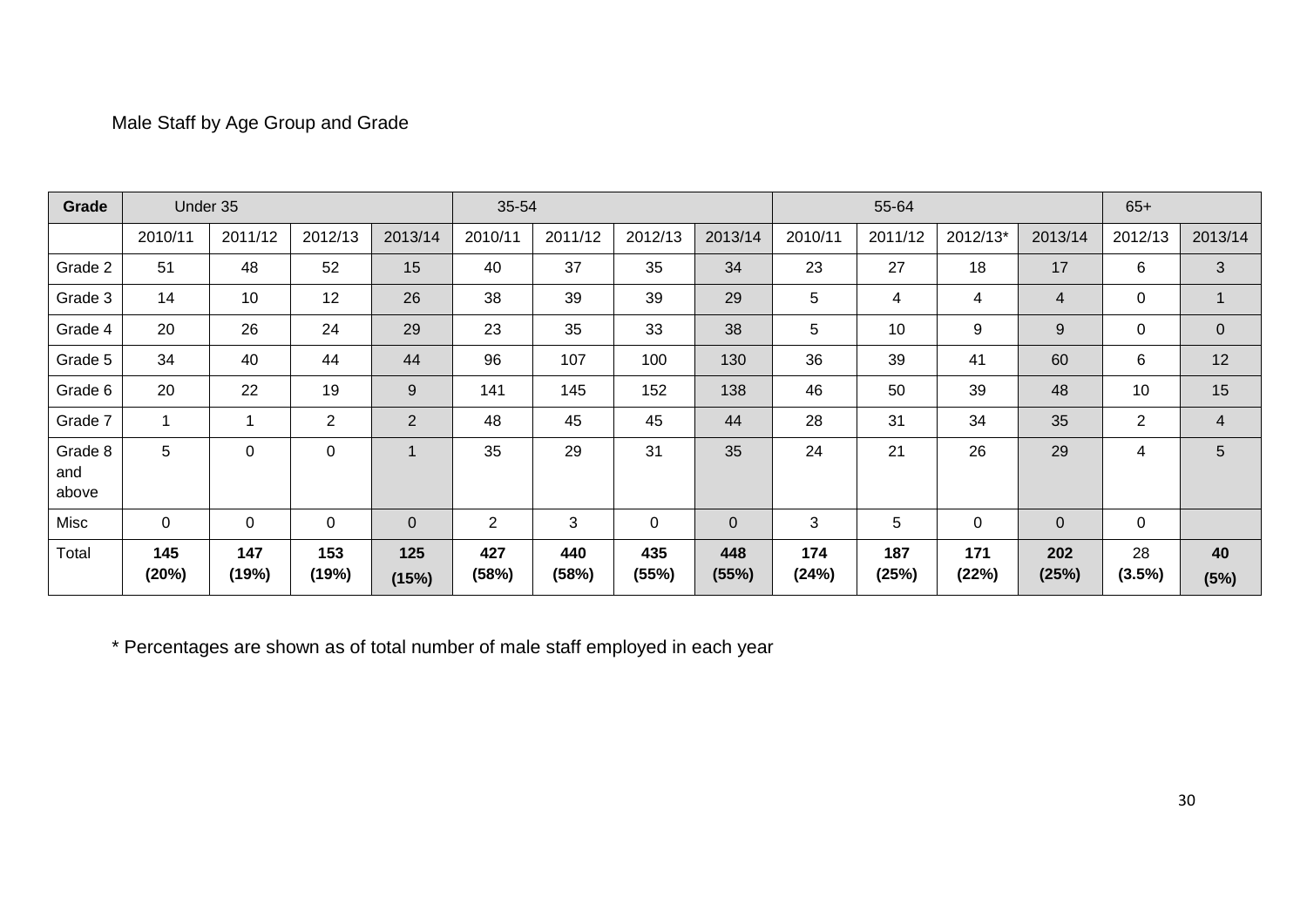### Female Staff by Age Group and Grade

| Grade                   |                | Under 35     |                |                | 35-54          |              |              |              |              | Over 55      |              |                |                | $65+$           |
|-------------------------|----------------|--------------|----------------|----------------|----------------|--------------|--------------|--------------|--------------|--------------|--------------|----------------|----------------|-----------------|
|                         | 2010/11        | 2011/12      | 2012/13        | 2013/14        | 2010/11        | 2011/12      | 2012/13      | 2013/14      | 2010/11      | 2011/12      | 2012/13      | 2013/14        | 2012/13        | 2013/14         |
| Grade 2                 | 32             | 34           | 40             | 22             | 39             | 30           | 30           | 31           | 22           | 25           | 24           | 18             | $\overline{2}$ | 4               |
| Grade 3                 | 48             | 57           | 53             | 55             | 97             | 101          | 100          | 104          | 50           | 51           | 47           | 37             | $\overline{2}$ | $\overline{2}$  |
| Grade 4                 | 23             | 22           | 23             | 33             | 47             | 57           | 59           | 48           | 10           | 12           | 11           | 14             |                |                 |
| Grade 5                 | 44             | 48           | 45             | 76             | 108            | 115          | 125          | 138          | 28           | 38           | 35           | 53             | 3              | 4               |
| Grade 6                 | 23             | 20           | 20             | 22             | 147            | 152          | 153          | 149          | 39           | 43           | 41           | 39             | $\overline{2}$ | 3               |
| Grade 7                 | 0              |              | $\overline{2}$ | $\overline{2}$ | 28             | 31           | 33           | 42           | 18           | 20           | 19           | 21             | $\mathbf 0$    | $\overline{0}$  |
| Grade 8<br>and<br>above | 0              | 0            | $\mathbf 0$    | $\overline{4}$ | 22             | 20           | 20           | 24           | 11           | 13           | 12           | 14             |                |                 |
| Misc                    | $\overline{2}$ | 0            | $\mathbf 0$    | $\mathbf 0$    | $\overline{2}$ |              | $\mathbf 0$  | $\mathbf{0}$ | 3            | 1            | 0            | $\overline{0}$ | 0              |                 |
| Total                   | 172<br>(20%)   | 182<br>(21%) | 183<br>(20%)   | 214<br>(22%)   | 490<br>(58%)   | 507<br>(58%) | 520<br>(58%) | 536<br>(58%) | 181<br>(21%) | 203<br>(24%) | 189<br>(21%) | 196<br>(20%)   | 11 (1.2%)      | 15<br>$(1.5\%)$ |

\* Percentages are shown as of total number of male/female staff employed in each year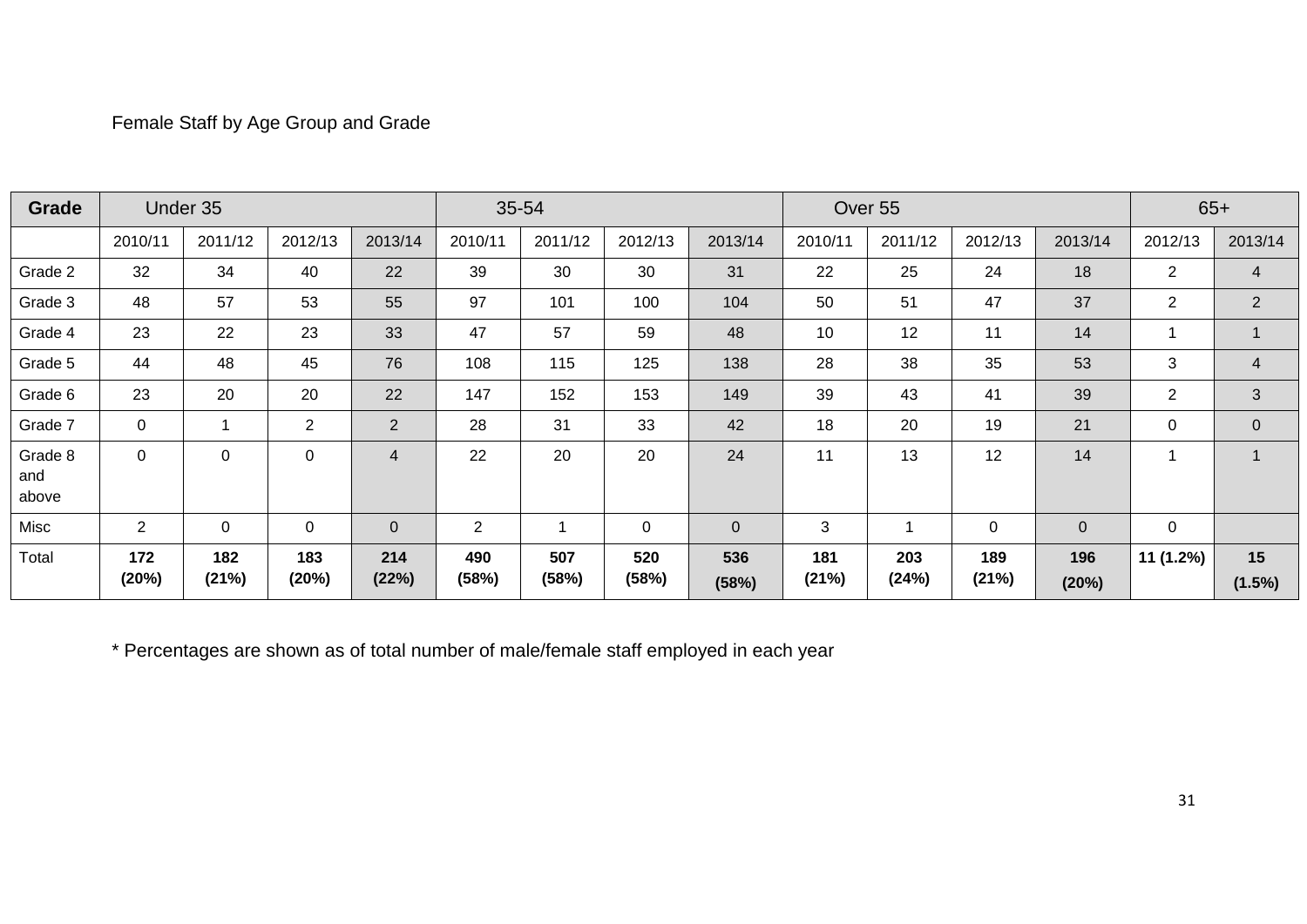# Staff by Sexual Orientation

| <b>Sexual Orientation</b> | 2013/14   |  |
|---------------------------|-----------|--|
| <b>Bisexual</b>           | $8$ (<1%) |  |
| Gay                       | 24 (1%)   |  |
| Heterosexual              | 827 (46%) |  |
| Lesbian                   | 11 (1%)   |  |
| Not known                 | 906 (51%) |  |
| <b>Total</b>              | 1776      |  |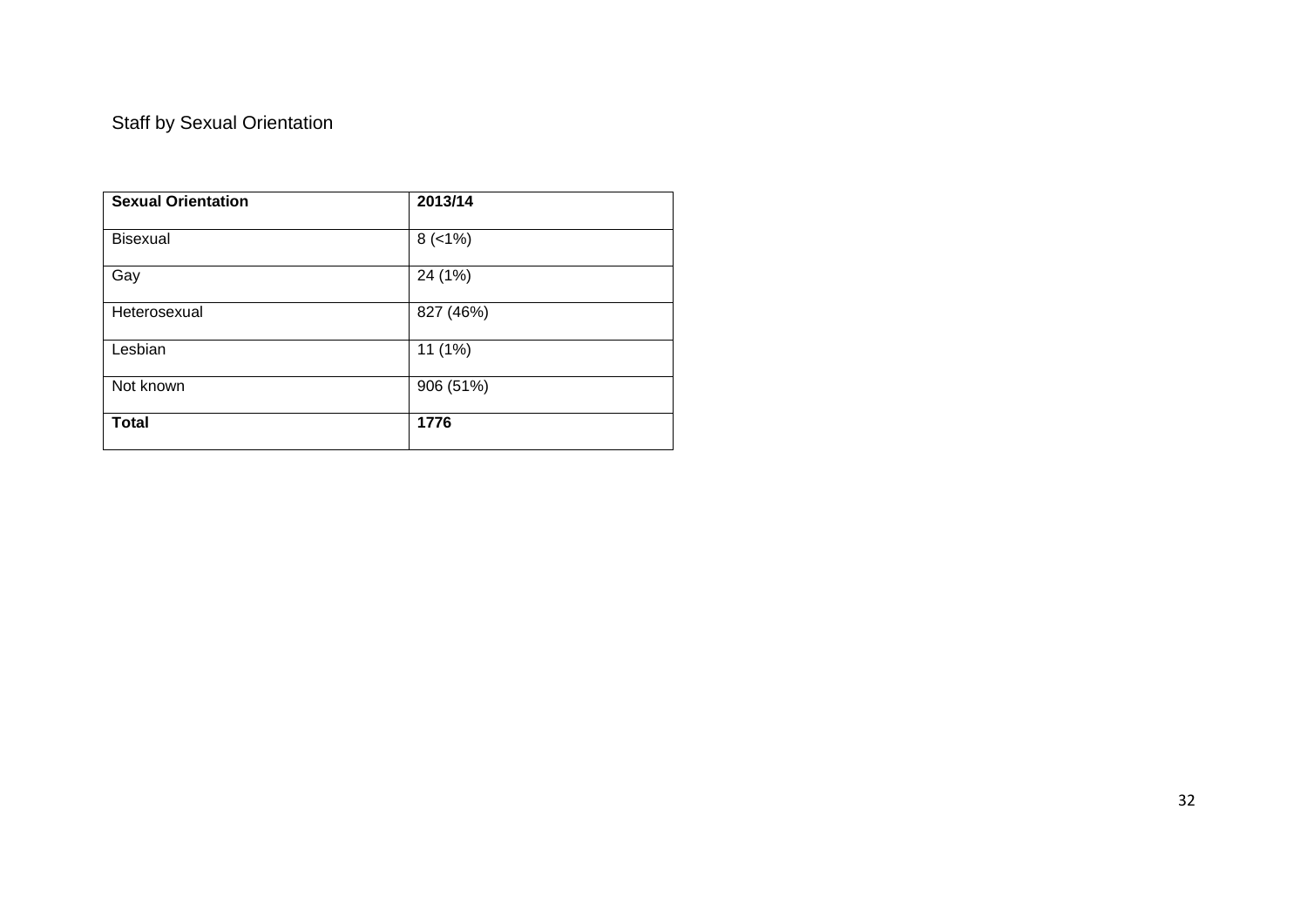# Leavers by Ethnic Origin and Sex

| Ethnicity                      | Male    |         |         | Female   |         |         |         |          |
|--------------------------------|---------|---------|---------|----------|---------|---------|---------|----------|
|                                | 2010/11 | 2011/12 | 2012/13 | 2013/14  | 2010/11 | 2011/12 | 2012/13 | 2013/14  |
| White British/Scottish/English | 39      | -40     | 15      | 61 (62%) | 46      | 35      | 33      | 75 (77%) |
| <b>Minority Ethnic</b>         | ົ       | 20      | 9       | 24 (27%) | 4       | 19      |         | 18 (18%) |
| Not Known/Not Stated           |         | 3       | 5       | 4(4%)    | 2       | 2       | 3       | 5(5%)    |
| <b>Total</b>                   | 42      | 63      | 29      | 89       | 52      | 56      | 43      | 98       |

### Leavers by Disability Status

|                            |         | Male    |         |          | Female  |         |         |          |
|----------------------------|---------|---------|---------|----------|---------|---------|---------|----------|
|                            | 2010/11 | 2011/12 | 2012/13 | 2013/14  | 2010/11 | 2011/12 | 2012/13 | 2013/14  |
| <b>Declared Disability</b> | 0       | 3       | 3       | 5(6%)    | 2       |         |         | 12 (12%) |
| No Declared Disability     | 34      | 52      | 23      | 76 (85%) | 44      | 44      | 36      | 81 (83%) |
| Not Known/Not Stated       | 8       | 8       | 3       | 8(9%)    | 6       | 10      |         | 5(5%)    |
| <b>Total</b>               | 42      | 63      | 29      | 89       | 52      | 56      | 43      | 98       |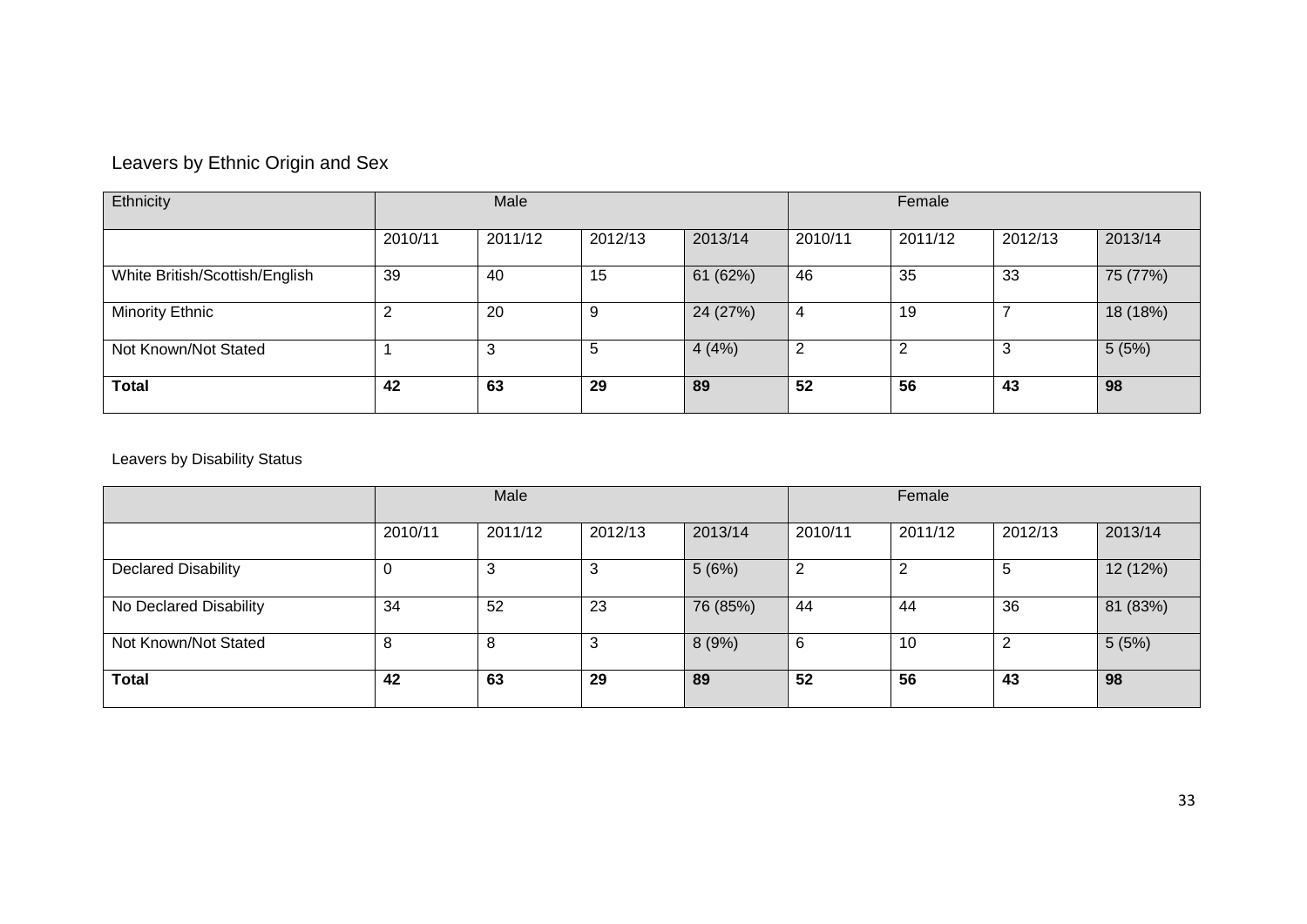#### Exit Questionnaire Response Data



### Leavers by Ethnic Origin

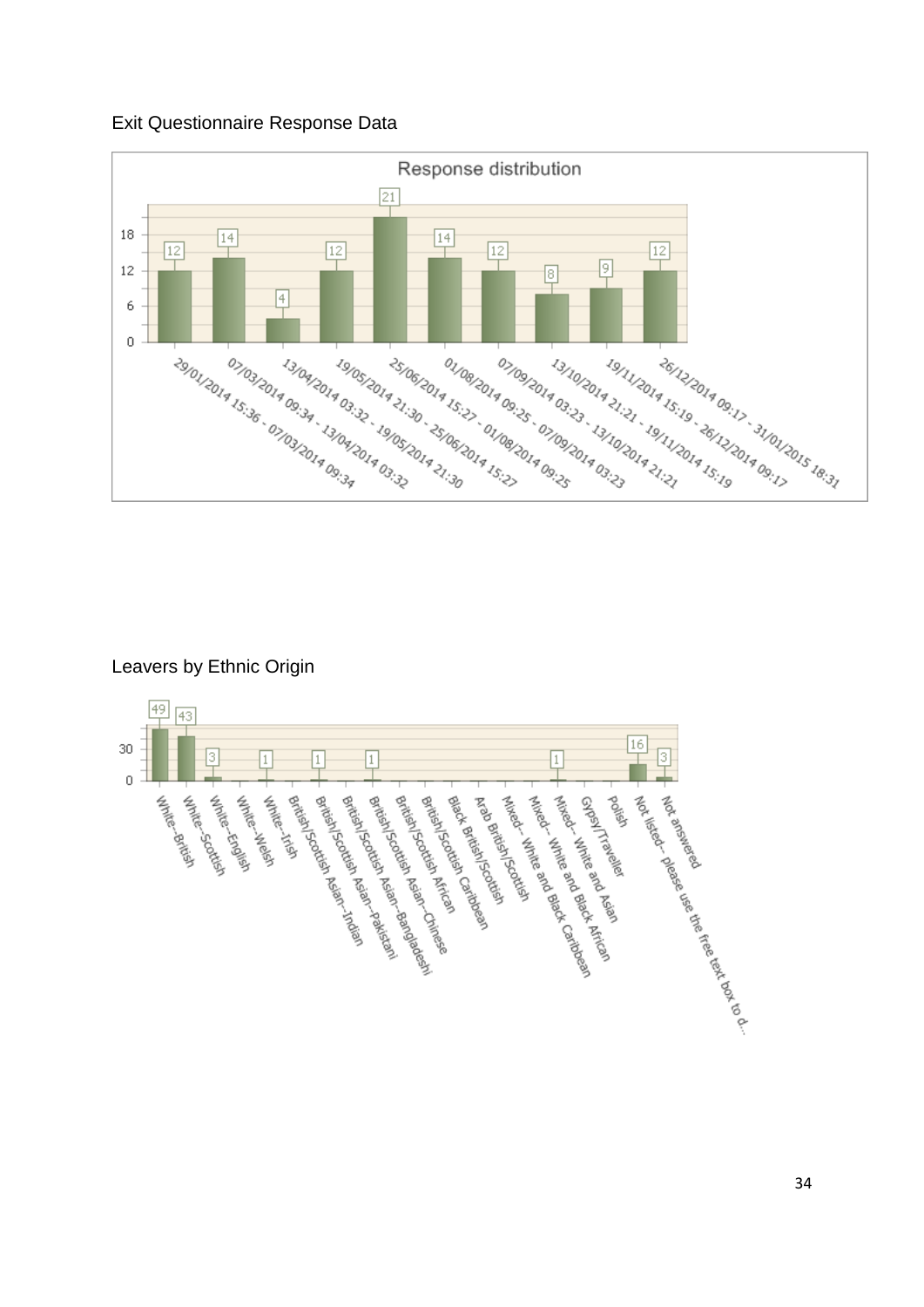# Leavers by Age Group



Leavers by Relationship Status

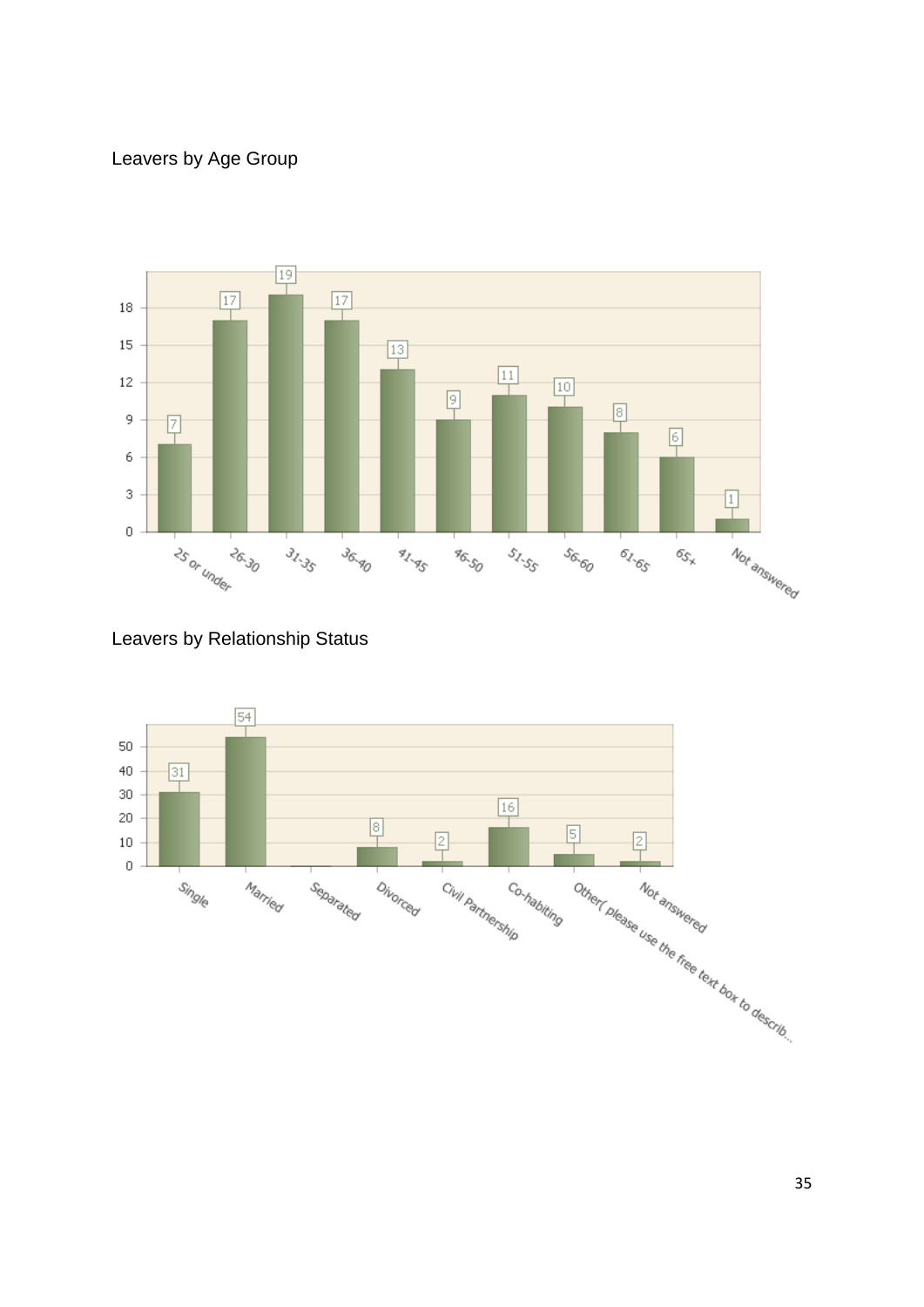Leavers by Sexual Orientation



Leavers by Religion or Belief

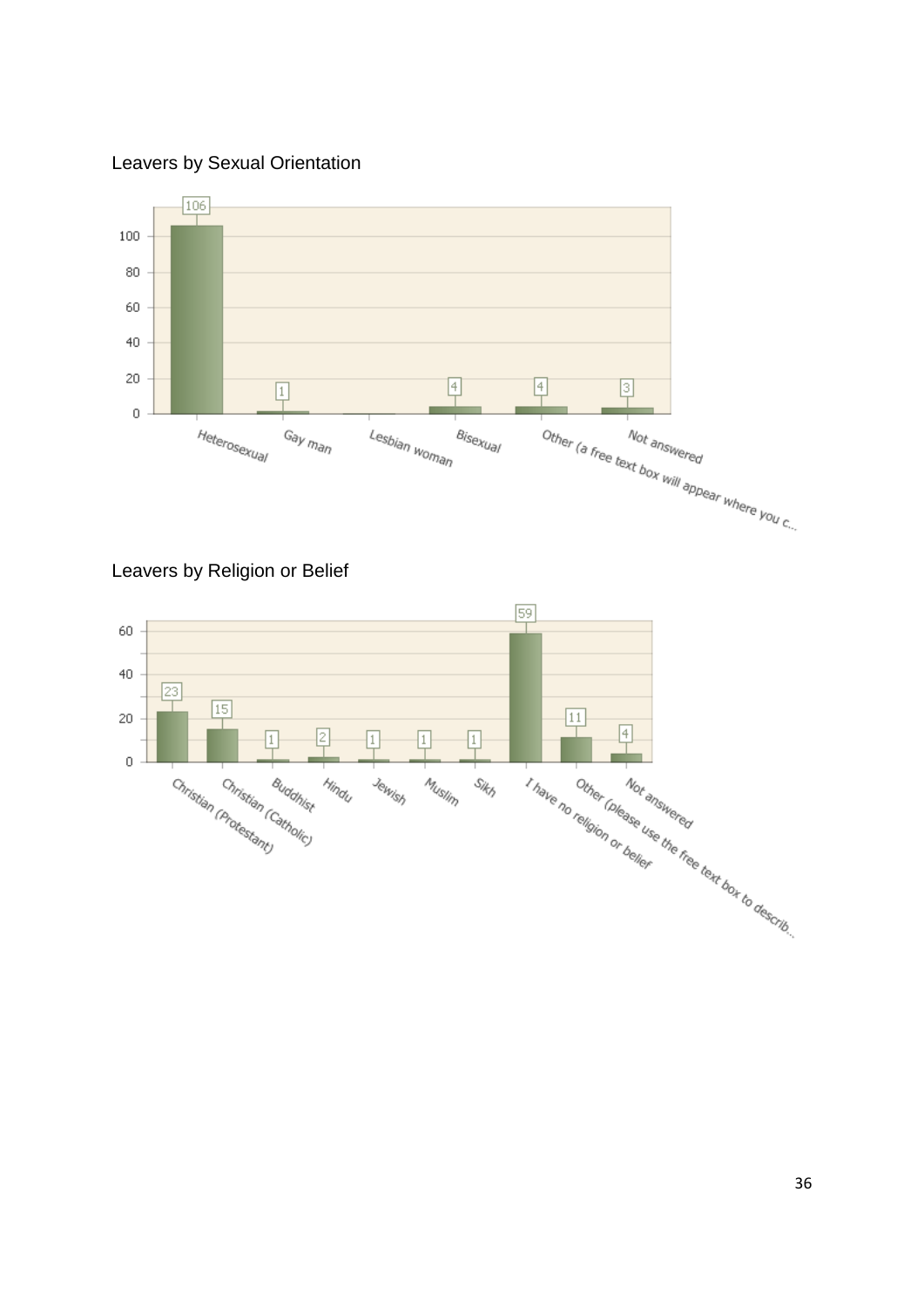Leavers by Staff Group





#### Leavers by Area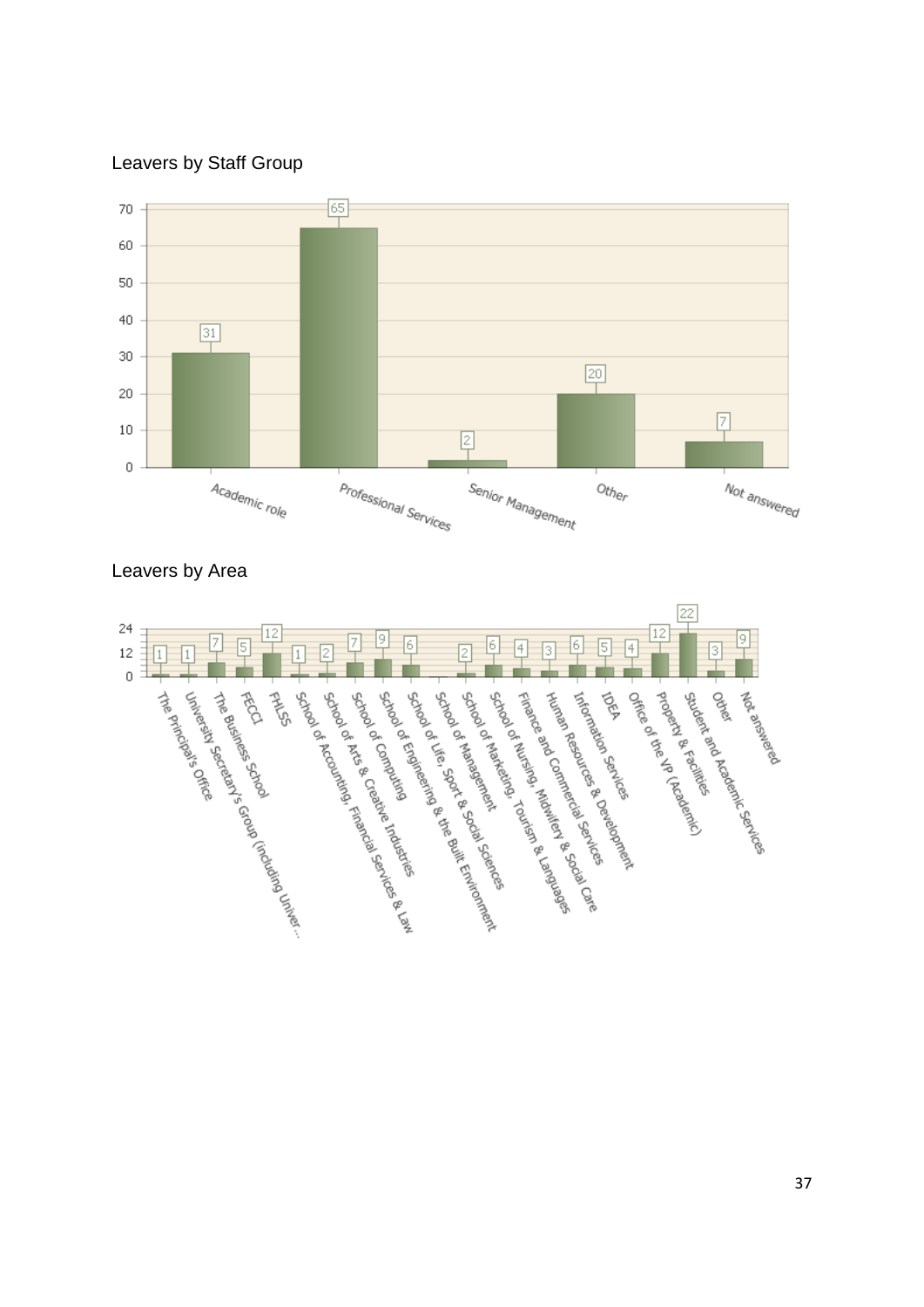### Leavers by Contract-type





### Leavers by Length of Service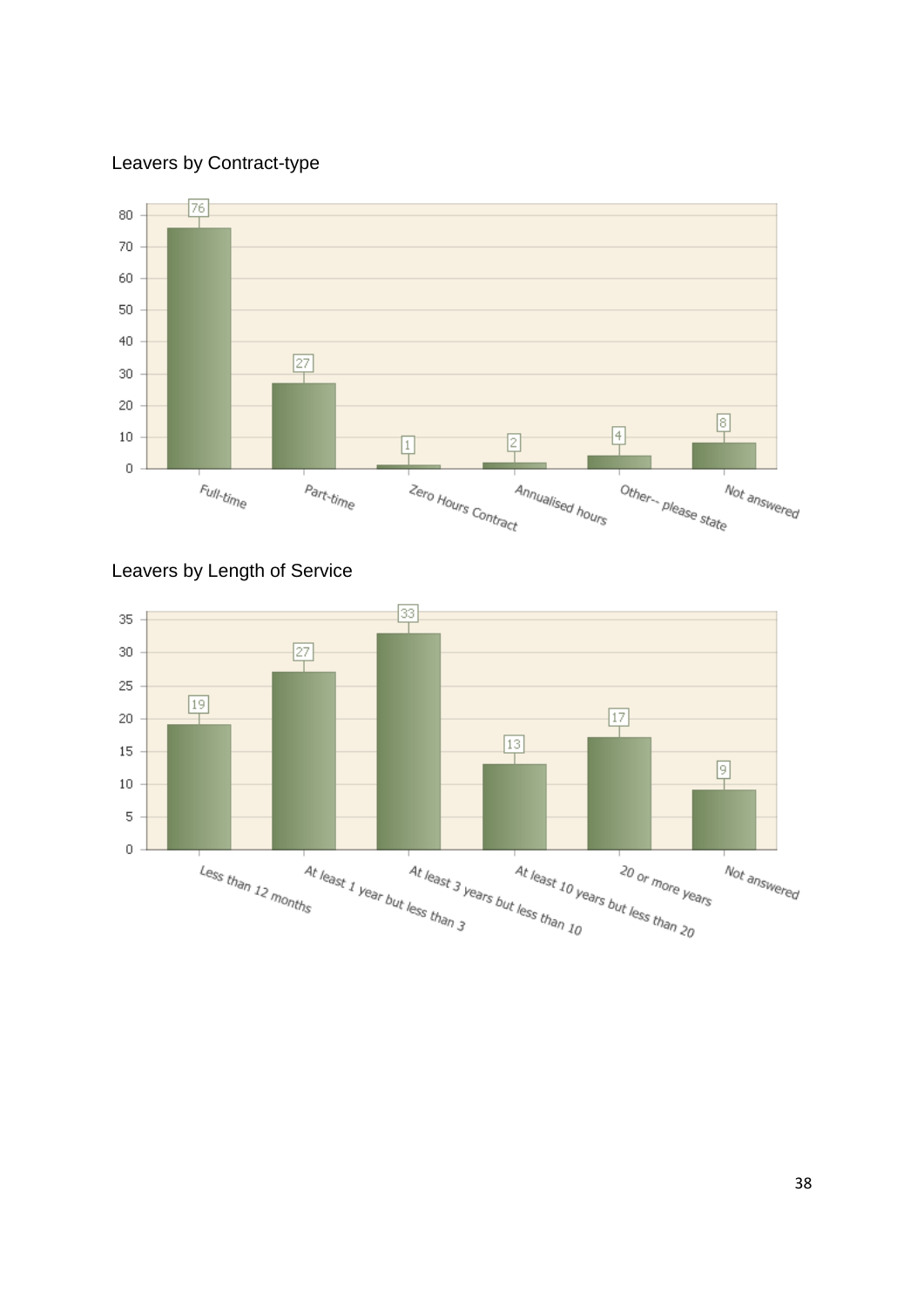

Leavers by Main Reason for Leaving

Would you work for the University again?

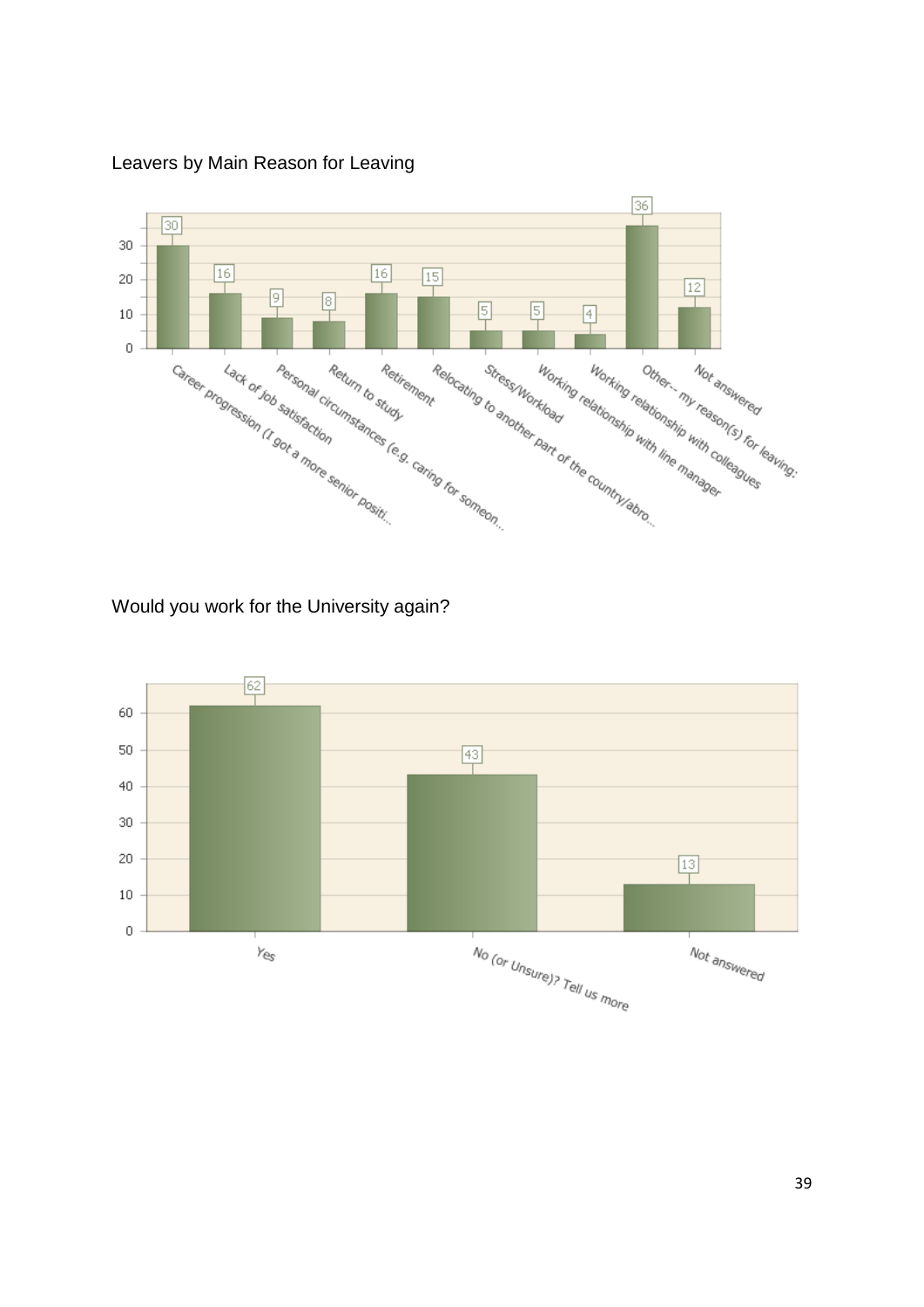# Leavers by Destination

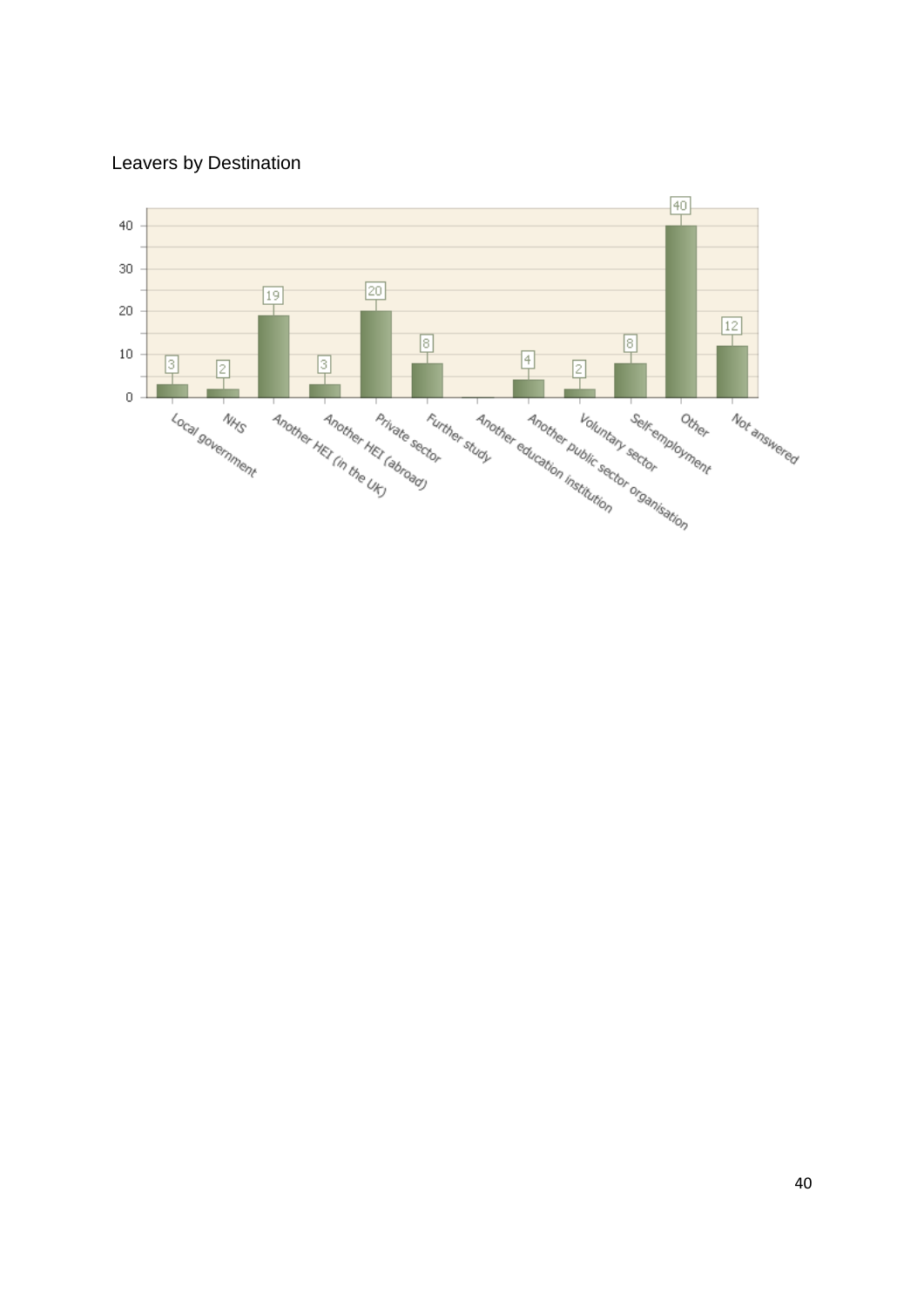### Leavers by satisfaction with:

| On a scale of 1-5, where 1 is Poor and 5 is Excellent, please<br>rate the following            | 1          | $\overline{2}$ | 3          | 4          | 5          |
|------------------------------------------------------------------------------------------------|------------|----------------|------------|------------|------------|
| Career Development/Promotion Prospects                                                         | 18 (17.8%) | 33 (32.7%)     | 27 (26.7%) | 18 (17.8%) | $5(5.0\%)$ |
| Flexibility of Working Hours/Arrangements                                                      | $4(3.9\%)$ | $3(2.9\%)$     | 15 (14.7%) | 40 (39.2%) | 40 (39.2%) |
| Atmosphere of Co-operation                                                                     | 10 (9.8%)  | 17 (16.7%)     | 27 (26.5%) | 28 (27.5%) | 20 (19.6%) |
| Recognition for doing a good job                                                               | 16 (15.5%) | 19 (18.4%)     | 27 (26.2%) | 25 (24.3%) | 16 (15.5%) |
| Knowing what was expected of you as an employee                                                | $2(2.0\%)$ | 10 (9.8%)      | 29 (28.4%) | 40 (39.2%) | 21 (20.6%) |
| Being treated fairly and consistently by your colleagues                                       | 4 (3.9%)   | 11 (10.8%)     | 21 (20.6%) | 40 (39.2%) | 26 (25.5%) |
| Being treated fairly and consistently by your manager                                          | 10 (9.8%)  | 15 (14.7%)     | 19 (18.6%) | 25 (24.5%) | 33 (32.4%) |
| Receiving constructive feedback when things could have been<br>improved                        | 14 (13.9%) | 13 (12.9%)     | 30 (29.7%) | 28 (27.7%) | 16 (15.8%) |
| The University dealt promptly and fairly with concerns raised<br>either by me or my colleagues | 17 (17.0%) | 19 (19.0%)     | 27 (27.0%) | 26 (26.0%) | 11 (11.0%) |
| Pay/Salary/Benefits                                                                            | 8(7.8%)    | 12 (11.8%)     | 29 (28.4%) | 39 (38.2%) | 14 (13.7%) |